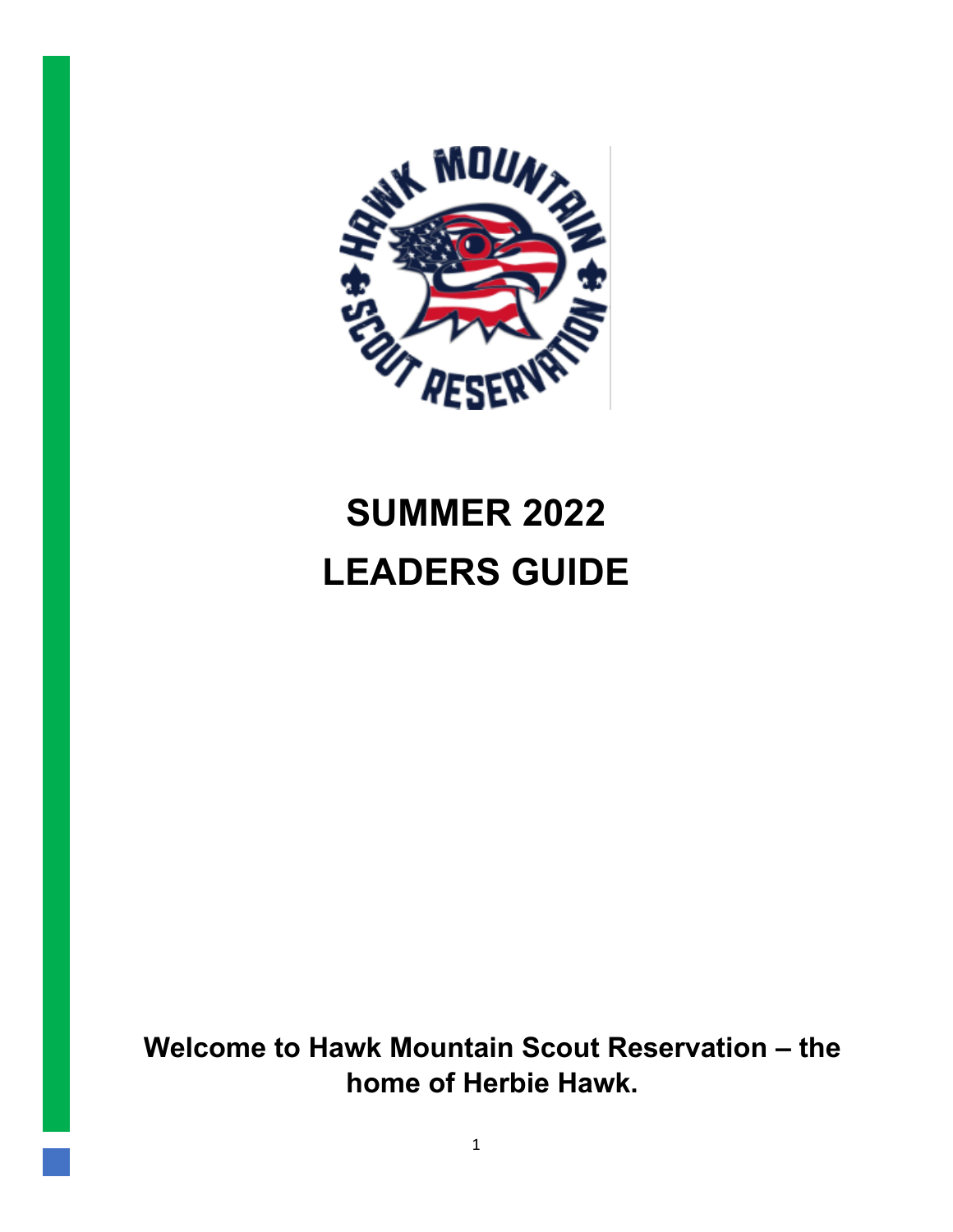# Summary of Changes

New Released: February 10, 2022

February 16 – 2022 CIT Updates and Maverick Program Updates

March 3 – Date corrected on page 8 and links corrected on page 12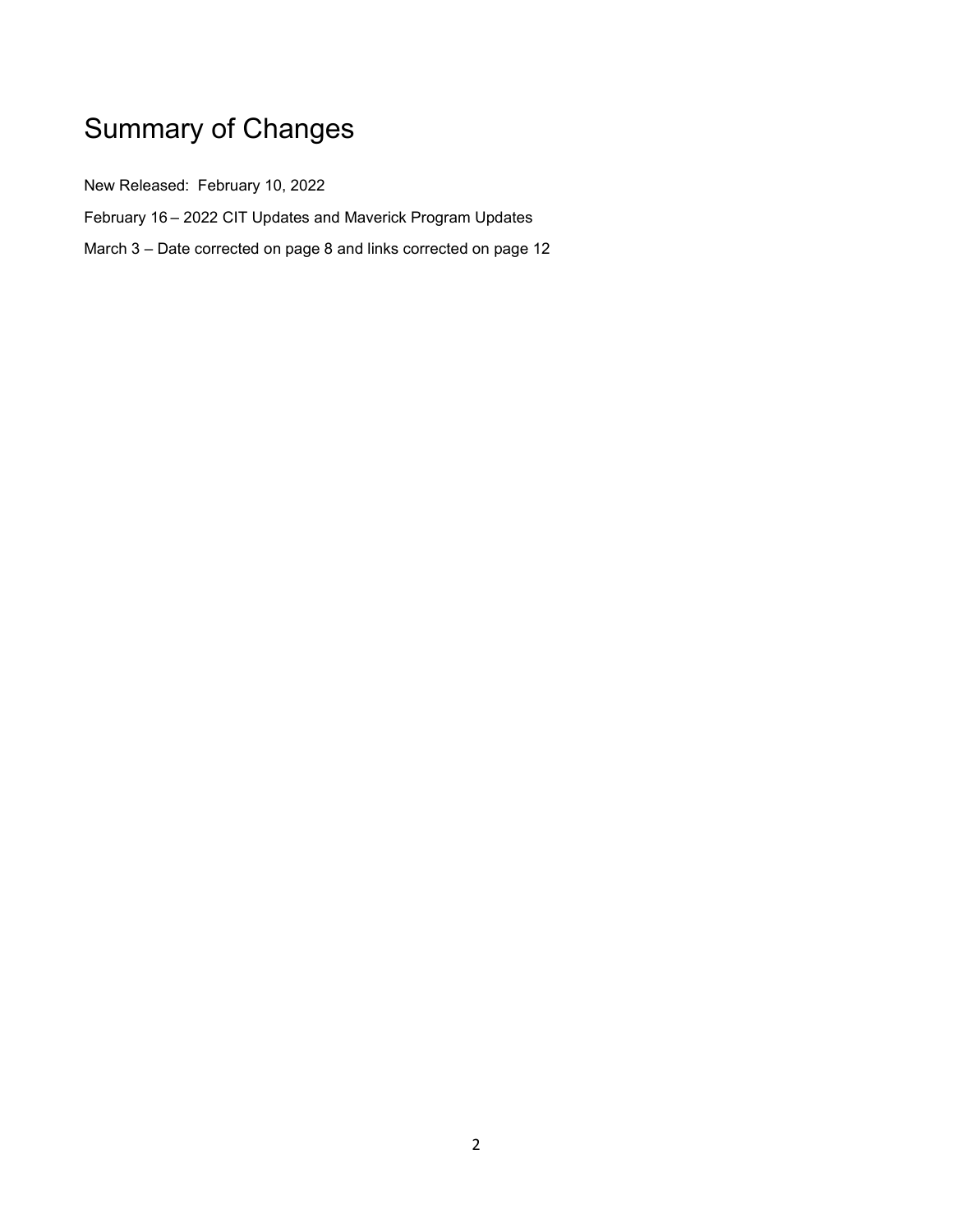### **TABLE OF CONTENTS**

| Key Scheduling Dates and Payment Information                                            |                                                                                                                                                                                                                                                                                                                  | Page 7  |
|-----------------------------------------------------------------------------------------|------------------------------------------------------------------------------------------------------------------------------------------------------------------------------------------------------------------------------------------------------------------------------------------------------------------|---------|
| <b>Fees</b>                                                                             |                                                                                                                                                                                                                                                                                                                  | Page 8  |
| $\bullet$<br>$\bullet$<br>$\bullet$                                                     | <b>Reservation policy</b><br>Payments<br><b>COVID-19 Guidelines and Restrictions</b>                                                                                                                                                                                                                             |         |
|                                                                                         | <b>Mission and Goals</b>                                                                                                                                                                                                                                                                                         | Page 9  |
| $\bullet$<br>$\bullet$<br>$\bullet$<br>$\bullet$<br>$\bullet$<br>$\bullet$              | <b>BSA Mission Statement</b><br>4-Star Mission of HMSR<br><b>BSA DEI Statement</b><br>Scouting: a program for everyone<br><b>Camp Administration Summary</b><br>Other Info                                                                                                                                       |         |
|                                                                                         | <b>Unit and Single Camper Camping Opportunities</b>                                                                                                                                                                                                                                                              | Page 11 |
|                                                                                         | Types of camping<br>o Traditional, Provisional, Day Camp<br>Maverick<br>$\circ$<br><b>Multiple Weeks</b><br>$\circ$                                                                                                                                                                                              |         |
|                                                                                         | <b>Camperships and Staff Opportunities</b>                                                                                                                                                                                                                                                                       | Page 12 |
| $\bullet$<br>$\bullet$<br>$\bullet$                                                     | <b>Campership Assistance</b><br><b>HMSR Camp Staff</b><br><b>Camp Staff Positions</b>                                                                                                                                                                                                                            |         |
| <b>Getting Prepared for Your trip to Camp</b>                                           |                                                                                                                                                                                                                                                                                                                  | Page 13 |
| $\bullet$<br>$\bullet$<br>$\bullet$<br>$\bullet$<br>$\bullet$<br>$\bullet$<br>$\bullet$ | <b>Required Medical Forms and Medications</b><br><b>Accommodating Special Needs</b><br><b>Food and Dining Service</b><br><b>Friday Family Chicken Dinner and Campfire</b><br>Scout Uniforms at Camp<br><b>Trading Post</b><br><b>Contacting Scouts and Leaders at Camp</b><br>Phones, Internet and Communication |         |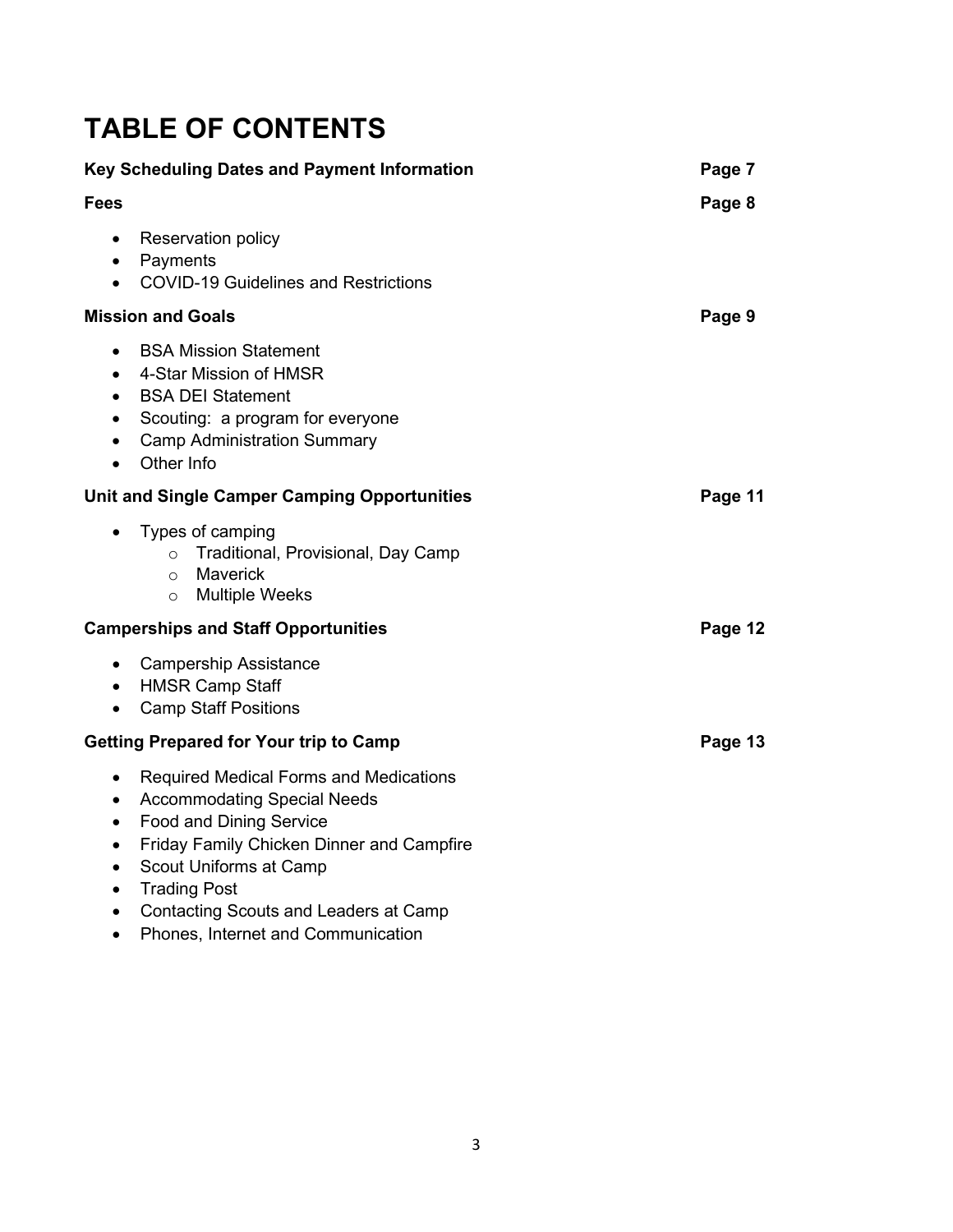| <b>Leadership and Conduct</b>                                                                                                                                                                                                                                        |         |
|----------------------------------------------------------------------------------------------------------------------------------------------------------------------------------------------------------------------------------------------------------------------|---------|
| A word about you and the camp staff<br>$\bullet$<br><b>Troop Leadership</b><br>$\bullet$<br>The Adult Leaders Role at Camp<br>$\bullet$<br>Scout leaders at Camp<br>$\bullet$<br><b>Before Camp</b><br>$\bullet$<br>• During Camp<br>• Senior Patrol Leaders at Camp |         |
| <b>Camp Policies</b>                                                                                                                                                                                                                                                 | Page 19 |
| <b>Youth Protection at Camp</b>                                                                                                                                                                                                                                      | Page 21 |
| <b>PA Child Protective Services Act #15</b><br>$\bullet$<br><b>Essential YPT Guidelines</b><br>$\bullet$<br>Intrusion of Unauthorized Persons<br>$\bullet$<br>• Verifications of No Shows<br>• All Individuals are Identified                                        |         |
| <b>Check-in and Check-out</b>                                                                                                                                                                                                                                        | Page 23 |
| Arrival day check-in **will be updated March 1st<br>$\bullet$<br>Expedited check-in ** will be updated March 1st<br>$\bullet$<br>• Swim Testing<br><b>Check-out and Departure</b><br>$\bullet$                                                                       |         |
| <b>Reservation Facilities</b>                                                                                                                                                                                                                                        | Page 24 |
| • Good Stewardship<br><b>Campsite Equipment</b><br>$\bullet$<br><b>Tent Care</b><br>$\bullet$<br>Trash<br>$\bullet$<br><b>Environmental Statement</b><br>$\bullet$                                                                                                   |         |
| <b>Unit Service</b>                                                                                                                                                                                                                                                  | Page 26 |
| <b>Camp Leader Meetings</b><br><b>SPL Meetings</b>                                                                                                                                                                                                                   |         |
| <b>The Merit Badge Program</b>                                                                                                                                                                                                                                       | Page 27 |
| For Experienced Scouts<br>The Leaders Role<br><b>Regarding Partials</b>                                                                                                                                                                                              |         |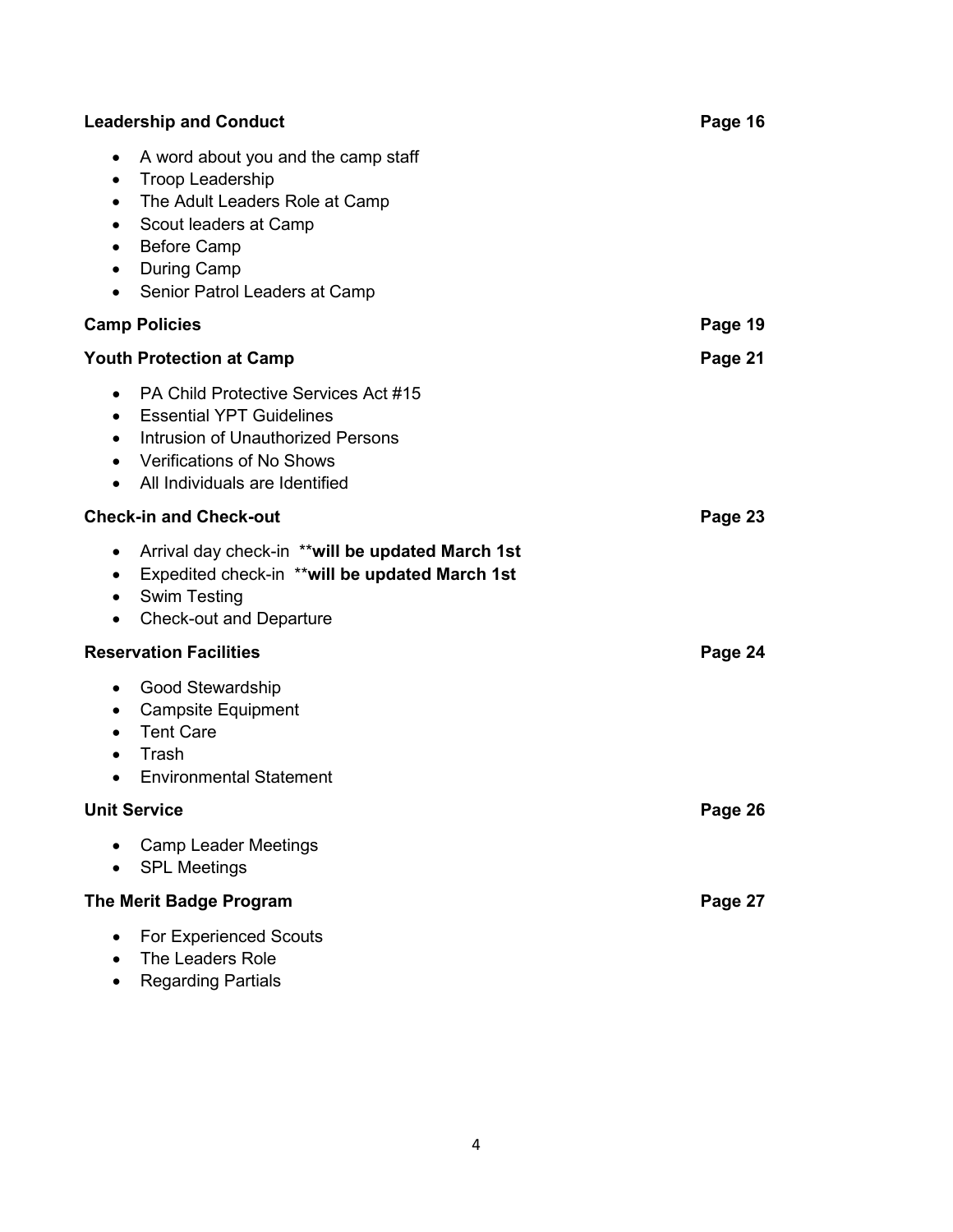| <b>Merit Badges to be Offered</b>                                                                                                                                                                                                                                                                                                                                |         |
|------------------------------------------------------------------------------------------------------------------------------------------------------------------------------------------------------------------------------------------------------------------------------------------------------------------------------------------------------------------|---------|
| <b>On-line Program Registration</b><br>$\bullet$<br>Pre-Req's for Merit Badges ** will be updated March 1st<br>$\bullet$<br>Notes for Pre-Req work<br>$\bullet$<br>Merit Badge Applications "Blue Cards" & online options<br>$\bullet$<br>For Use in Advancement Planning<br>$\bullet$                                                                           |         |
| <b>Program for Older Scouts</b>                                                                                                                                                                                                                                                                                                                                  | Page 32 |
| <b>COPE Course</b><br>$\bullet$<br>• Maverick Programs<br>CIT (Counselor in Training)<br>$\bullet$<br>Trail to Eagle ** More information available March 1st<br>$\bullet$                                                                                                                                                                                        |         |
| <b>First Year Program (Pathfinder)</b>                                                                                                                                                                                                                                                                                                                           | Page 34 |
| <b>Open Program Areas and Older Scout Opportunities</b>                                                                                                                                                                                                                                                                                                          | Page 35 |
| New exciting info available May 1 <sup>st</sup><br>٠<br>Polar Bear Swim<br>$\bullet$<br><b>Boating</b><br>$\bullet$<br>Mile Swim<br>$\bullet$<br><b>Instructional Swimming</b><br>$\bullet$<br><b>Outdoor Skills</b><br>$\bullet$<br><b>Shooting Sports</b><br>$\bullet$<br><b>Climbing Tower and Zip Line</b><br>$\bullet$<br><b>BSA Lifeguard</b><br>$\bullet$ |         |
| <b>Leader Training</b>                                                                                                                                                                                                                                                                                                                                           | Page 36 |
| New information available May 1st<br>$\bullet$<br><b>BSA Lifeguard</b><br>$\bullet$<br>Climb on Safely<br>$\bullet$<br>Leave No Trace<br>$\bullet$<br>Safe Swim Defense<br><b>First Aid and CPR</b><br>Swimming and Water Rescue<br><b>Paddle Craft Safety</b>                                                                                                   |         |
| <b>Challenge Opportunities</b>                                                                                                                                                                                                                                                                                                                                   | Page 37 |
| Cast Iron Chef<br>Adult Belly Flop/SPL Cannonball<br>Shooting Sports ** more info coming May 1 <sup>st</sup><br>Wild West Contests ** more info coming May 1st                                                                                                                                                                                                   |         |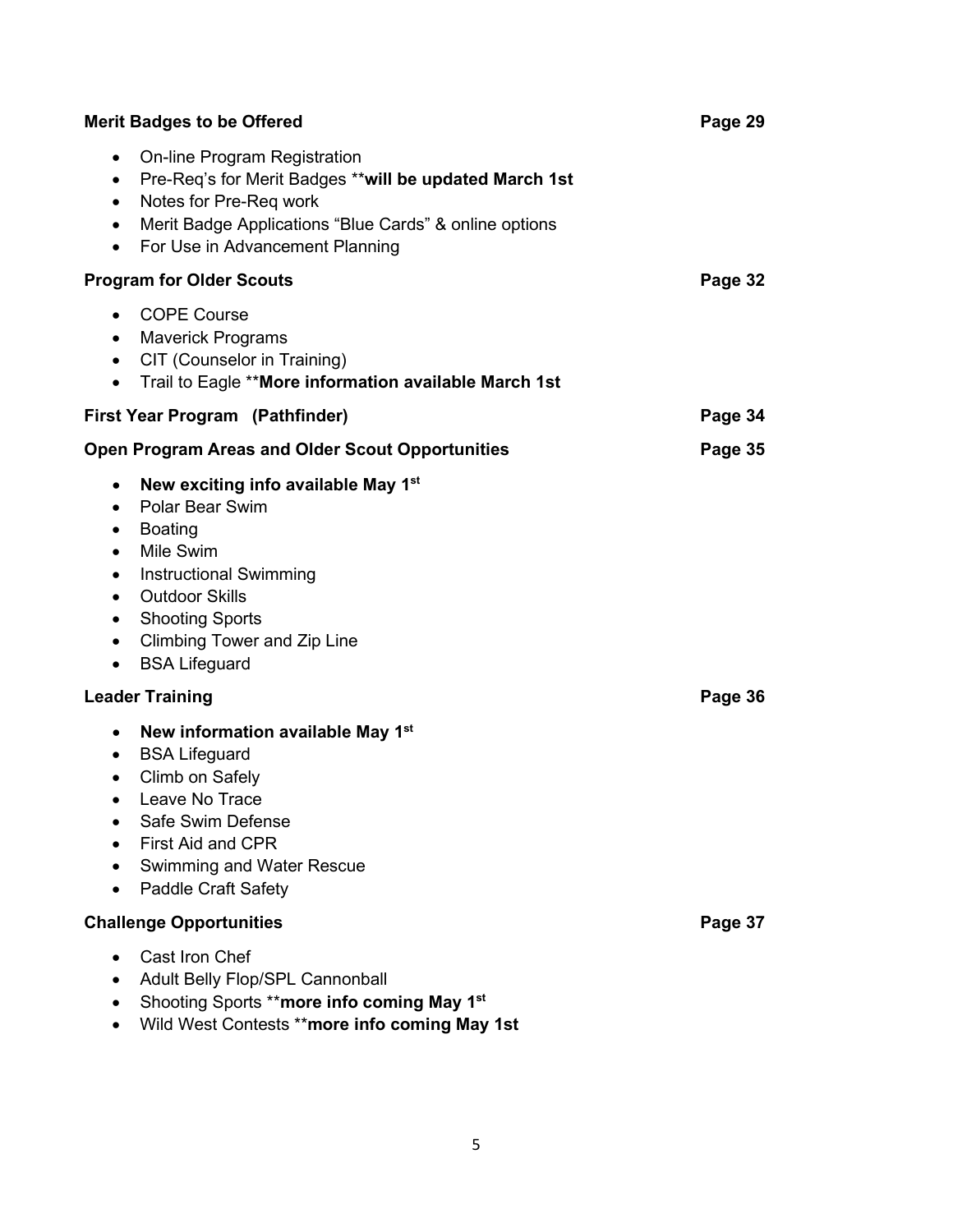| <b>Order of the Arrow</b>                                                                                                                                                                                        |         |
|------------------------------------------------------------------------------------------------------------------------------------------------------------------------------------------------------------------|---------|
| <b>Kittatinny Award</b><br>$\bullet$<br>Monday Brotherhood Testing and Ceremony<br>$\bullet$<br>Tuesday OA day and Call-Out<br><b>Friday Campfire</b><br>$\bullet$<br><b>OA Participation Award</b><br>$\bullet$ |         |
| <b>Camp Religious Program</b>                                                                                                                                                                                    | Page 40 |
| <b>Ceremonies</b>                                                                                                                                                                                                | Page 41 |
| <b>Flag Ceremony</b><br>$\bullet$<br><b>Opening Campfire</b><br>$\bullet$<br><b>Closing Campfire</b><br>$\bullet$                                                                                                |         |
| <b>Other Daily Camp Information</b>                                                                                                                                                                              |         |

#### **Resources**

#### **\*\*Will be available on HMSR, Camp Meade Resource Page, March 1st**

- HMSR Map
- HMSR Orienteering Map
- Daily Schedule
- Merit Badge Schedule
- Merit Badge Pre-req's
- Kittatinny Award Form
- Swim Test Form
- BSA Medical Form
- Campsite Inspection Form
- Dietary Form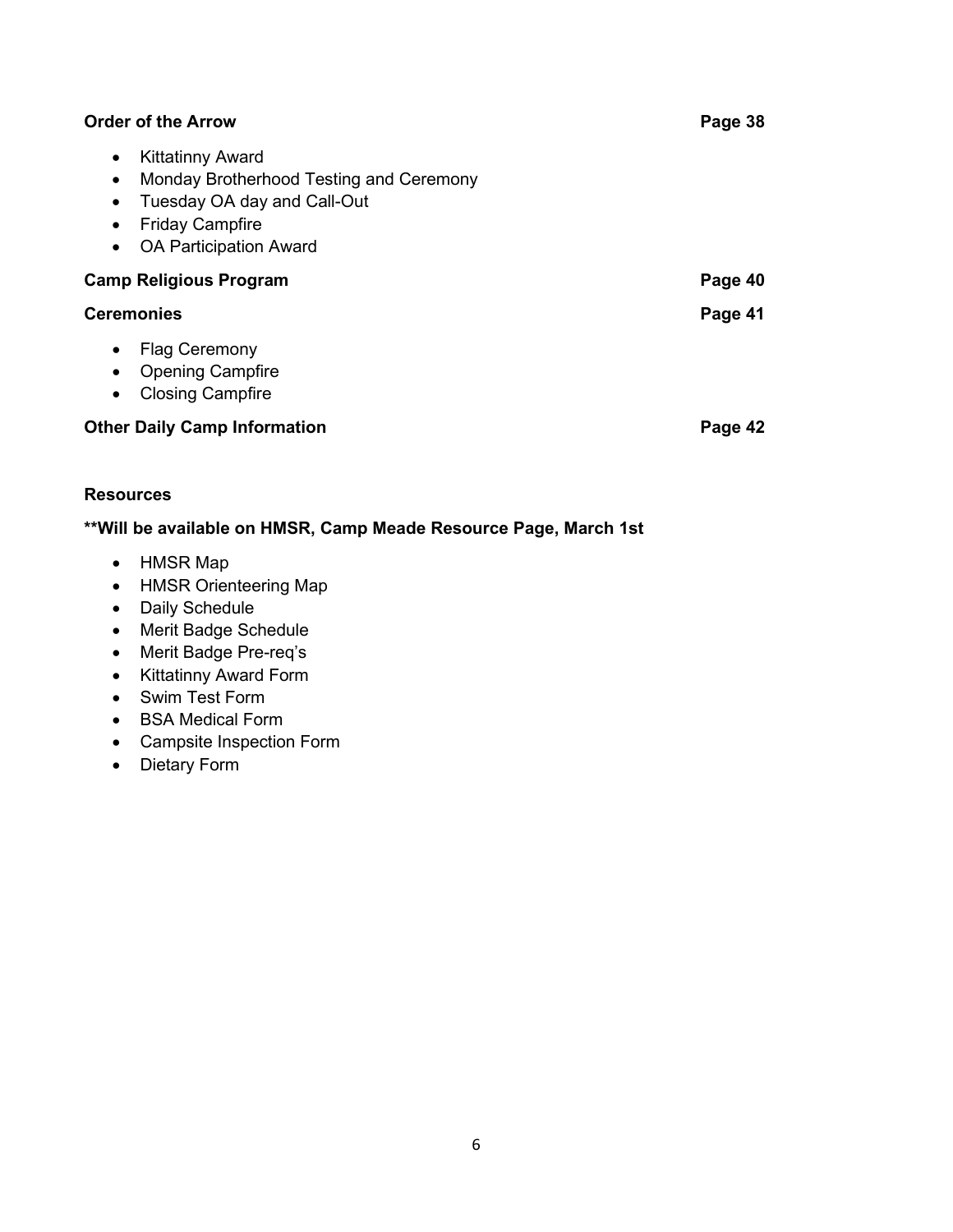# **Key Scheduling Dates and Information**

| <b>June 2021</b>               | Site Rental, \$100 non-refundable payment                              |
|--------------------------------|------------------------------------------------------------------------|
| March 1, 2022                  | Initial deposit of \$50.00 per Camper and Adult due to Council         |
| March 1, 2022                  | Merit Badges online for registration                                   |
|                                | CIT, Trail to Eagle, Maverick program available for registration       |
| April 1, 2022                  | Second payment of \$100.00 per Camper due to Council                   |
|                                | Second payment of \$50 per Adult due to Council                        |
| April 24, 2022                 | Leaders summer camp orientation at HMSR, Willits Dining Hall at 3:00pm |
| May 1, 2022                    | Completed Campership Applications due to Council                       |
| May 15, 2022                   | Balance due payment per Camper of \$265.00 due to Council              |
|                                | Balance due payment of \$50.00 per Adult due to Council                |
| May 16, 2022                   | Final payments per Camper increased by \$25.00 and Adults by \$20      |
| May 25, 2022                   | Campership award letter due to Unit Leader                             |
| 2 Weeks prior to Camp<br>Form. | All Campers/Adults have completed section A, B & C of the BSA Health   |
| 2 Weeks prior to Camp          | Confirmation E-mail from HMSR leadership                               |
|                                | Confirm: number of campers/adults, site, food and medical issues, and  |

equipment needed and any new information.

| <b>Date</b>            | <b>Session</b>              |
|------------------------|-----------------------------|
| June 19-25, 2022       | <b>Resident Camp Week 1</b> |
| June 26-July 2, 2022   | <b>Resident Camp Week 2</b> |
| July 3-9, 2022         | <b>Resident Camp Week 3</b> |
| July 10-16, 2022       | <b>Resident Camp Week 4</b> |
| July 17-23, 2022       | <b>Resident Camp Week 5</b> |
| July 24-July 30, 2022  | <b>Resident Camp Week 6</b> |
| July 31-August 6, 2022 | Last week of Trail to Eagle |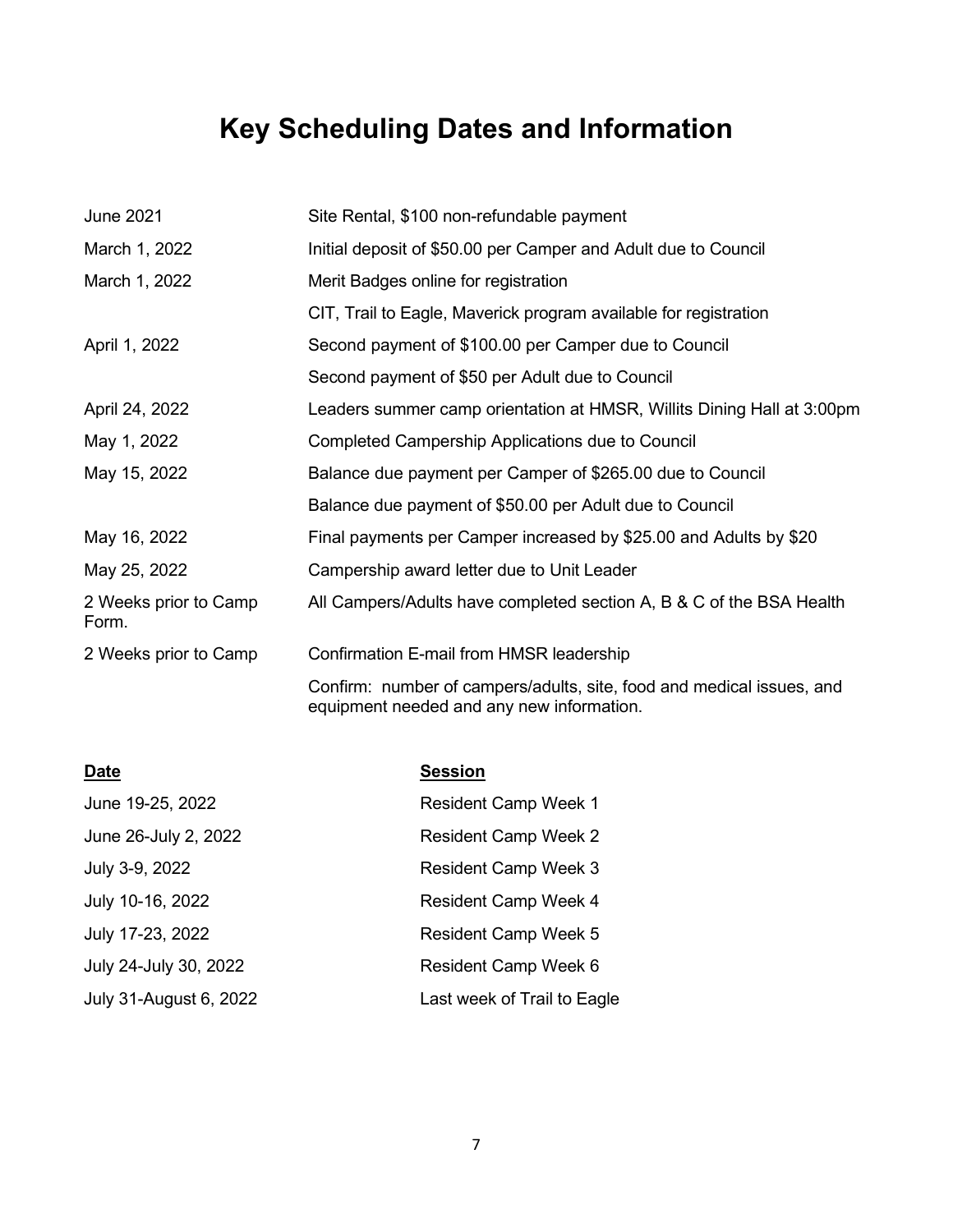#### **FEES**

| <b>Camp Type</b>              | Date Due        | <b>Amount Due</b>     |
|-------------------------------|-----------------|-----------------------|
| <b>Resident Camp</b>          | May 15, 2022    | \$415                 |
| <b>Resident Camp</b>          | paid after 5/15 | \$440                 |
| Leaders                       | May 15,2022     | \$150                 |
| Leaders                       | paid after 5/15 | \$170                 |
| Leaders partial week(per day) | 2 weeks prior   | \$20 Sunday, \$30 M-F |
| Camper 2 <sup>nd</sup> week   | May 15, 2022 \$ | \$340                 |
| Camper 2 <sup>nd</sup> week   | paid after 5/15 | \$365                 |
| Day Camper                    | May 15, 2022    | \$225                 |
| Day Camper                    | paid after 5/15 | \$250                 |
| <b>CIT</b>                    | paid            |                       |
| Trail to Eagle                |                 |                       |

\*All adults need to be registered as Scouters (Leaders) to attend Camp

#### **Reservation Policy**

To maximize usage of all sites, troops will be allowed to indicate three choices of campsite in order of preference. Site assignments will be made based on date site was reserved, troop attendance and campsite capacity. Site assignments will be released at the Leaders Summer Camp Orientation on April 24, 2022.

#### **Payments**

All camp fees should be paid through Black Pug, prior to your arrival at camp.

#### **COVID-19 Guidelines and Restrictions**

Hawk Mountain Scout Reservation is currently updating our 2022 procedures to comply with the CDC and PA Department of Health guidelines. 2022 summer policies will be available after June 1<sup>st</sup>. If you have any questions, please contact Michele Bement at [michele.bement@scouting.org](mailto:michele.bement@scouting.org)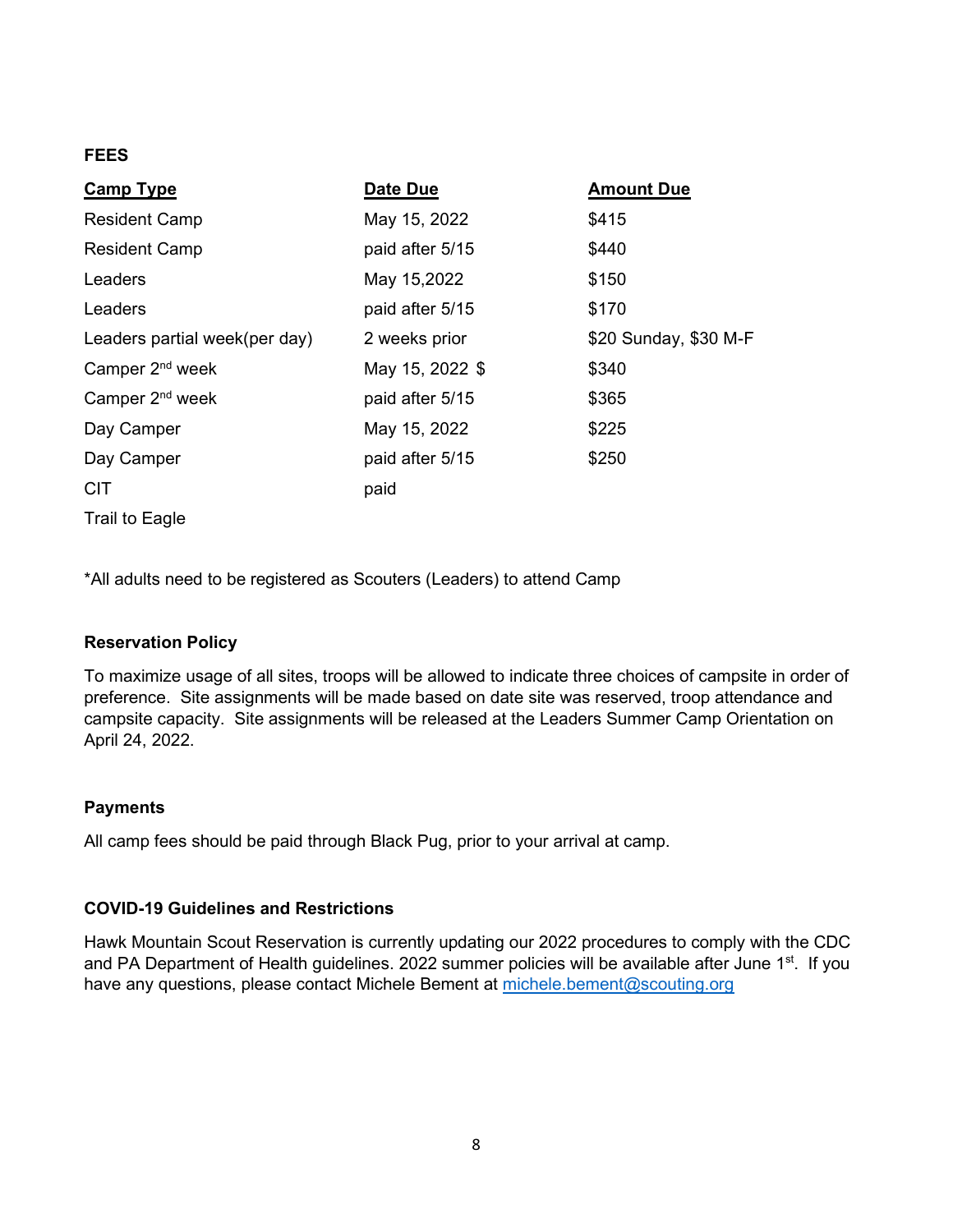### **Mission and Goals**

#### **The BSA Mission Statement**

It is the mission of the BSA to prepare young people to make ethical choices over their lifetimes by instilling in them the values of the Scout Oath and Law.

#### **The Four-Star Mission of Hawk Mountain Scout Reservation**

Our mission is to follow and use the Aims and Methods of Scouting to deliver a constant, high quality, program, always setting a positive example with an attitude of customer service.

#### **The BSA Diversity, Equity, and Inclusion Statement**

The BSA promotes a culture where each youth, volunteer and employee feel a sense of belonging, and builds communities where every person feels respected and valued. Leading by example and encouraging each other to live by the values expressed by the Scout Oath and Scout Law, we welcome families of all backgrounds to help prepare young people to serve as successful members and leaders of our nation's increasingly diverse communities.

#### **Scouting: A Program for Everyone**

- The programs offered by the Hawk Mountain Scout Council at Hawk Mountain Scout Reservation are open to all registered Scouts BSA and Venturers. Participants do not currently need to be registered but must register with Scouts BSA at the time of their reservation.
- Rules for acceptance and participation are the same for everyone, without regard to race, color, age, ability, orientation, religion, or national origin.
- Please also make note of our camp's policies and procedures. All of these derive from the Scout Oath and Law, our cardinal principles, and they help us ensure that camp operates safely, efficiently, and is enjoyable for everyone during their stay at camp.

#### **Camp Administration Summary**

- Hawk Mountain Scout Reservation is owned and operated by the Hawk Mountain Scout Council.
- It is administered by a full-time Program Director and Ranger trained and certified by the National Camping School of the BSA. The camp is supervised by the Council Executive Board.
- The camp is inspected and is licensed by the Pennsylvania Department of Health.
- Each year, Hawk Mountain Scout Reservation is inspected by our NCAP Committee and a BSA Regional Camp Visitation Team. It has been consistently rated as a Nationally Accredited Camp.
- The entire Hawk Mountain Scout Reservation Staff Team is dedicated to the Aims and Methods of Scouting, delivering a quality program, making a commitment to customer service, and leading by setting an example. That is our promise to you. We look forward to working with you making summer camp at Hawk Mountain 2022 an experience of a lifetime!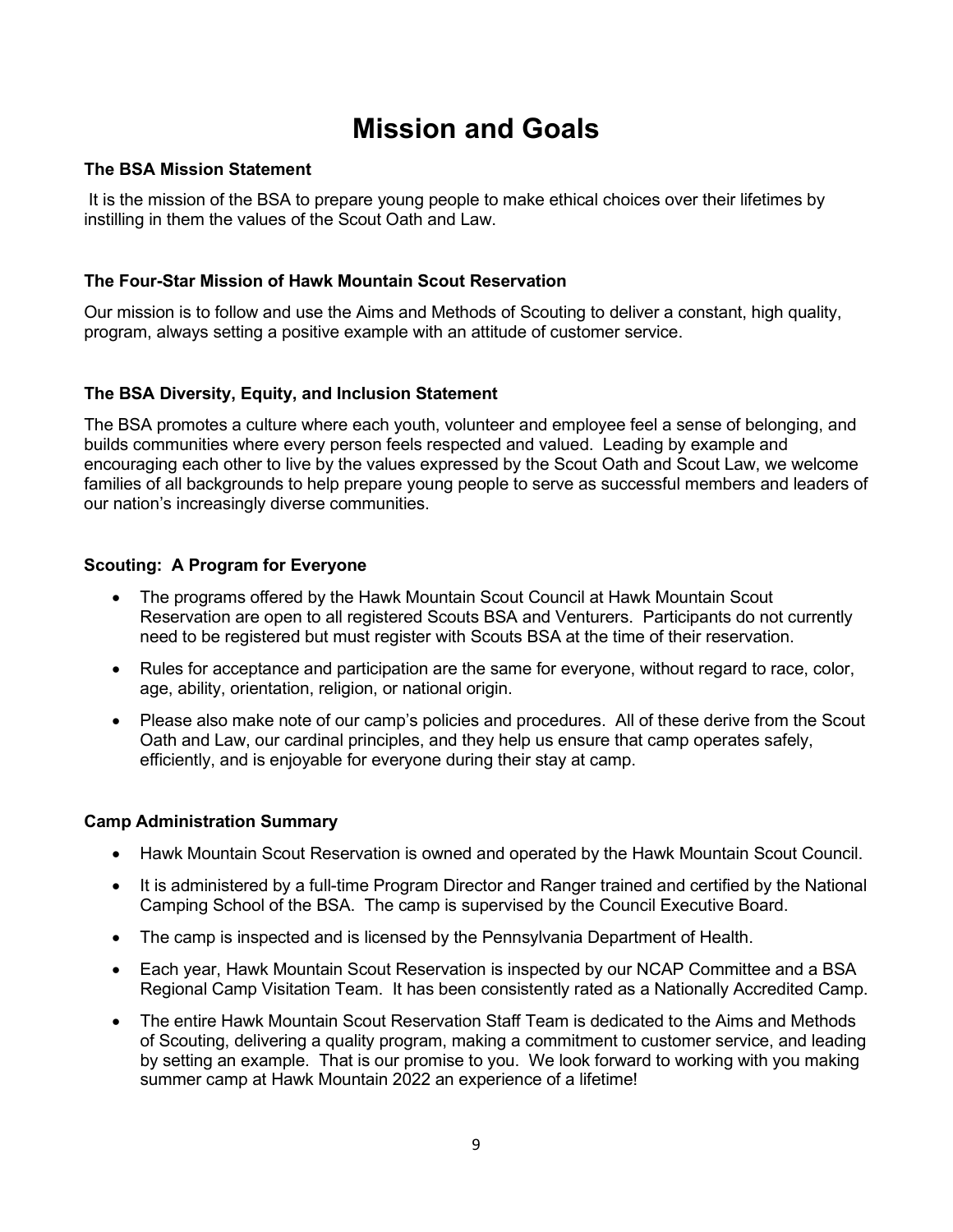#### **Other Information**

This 2022 Leader's Guide is a key resource for you. Please read the entire guide and share it with your other camp leaders, parents, campers, and especially your Senior Patrol Leaders. Any additional information and changes will be coming your way in the future via email.

In the guide and supplemental resources, you will see program schedules for advancement, outposts, COPE, etc… As in the past, pre-registration is required. We are committed to exceeding your troop's expectations, and when we know your programming preferences in advance, we can make arrangements that will offer campers the most personal attention from staff, the highest quality instruction, and the ability for your troop to create the best-possible week at camp.

#### **Directions**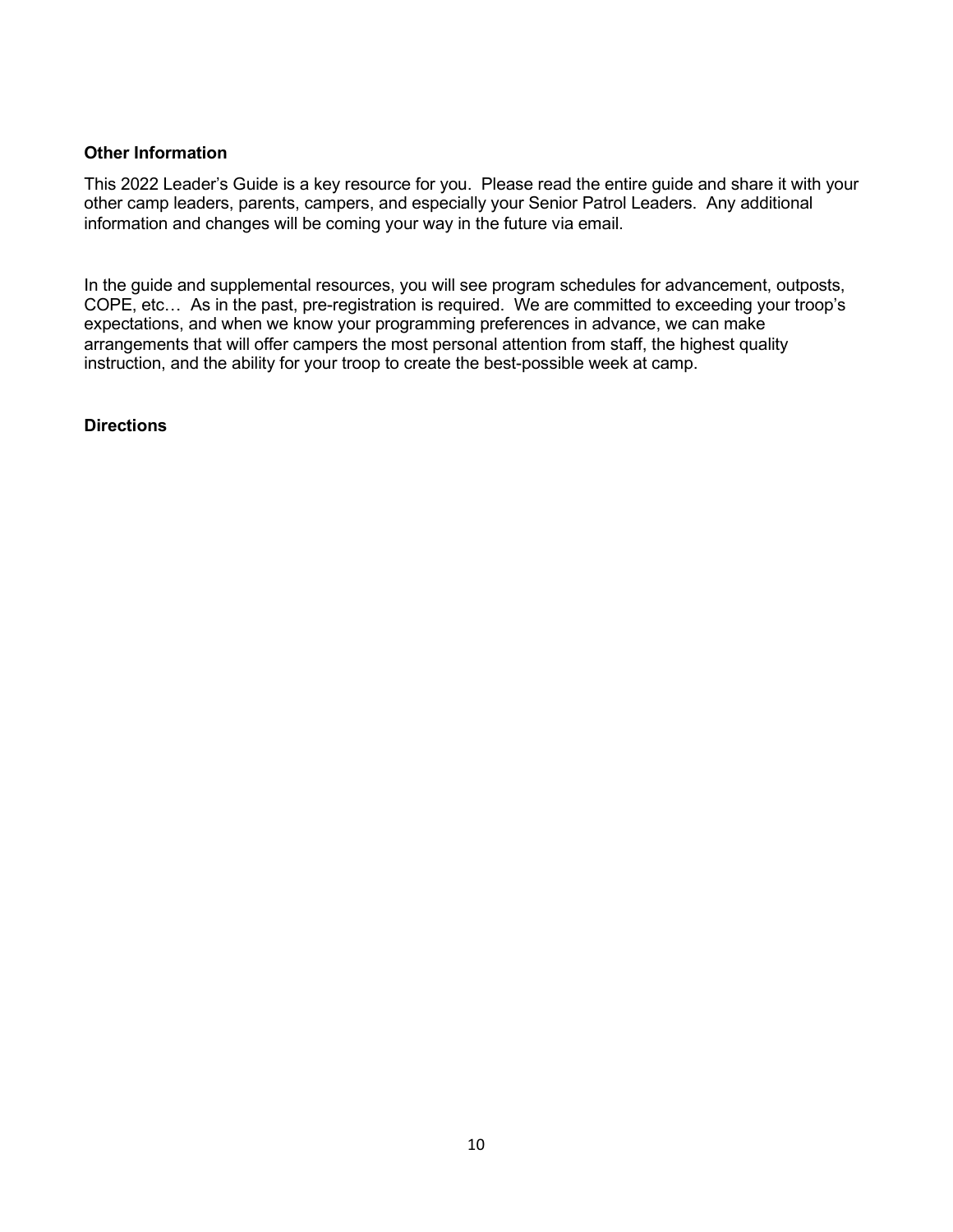### **Unit and Single Camper Opportunities**

#### **The Different Types of Scout Camping…**

#### **Traditional Camping**

Campers are housed in two-person canvas tents on raised wooden platforms, with a cot furnished for each camper and each leader. All meals are prepared by the food service staff and are served on-site. Latrines are provided in each site, and centralized shower and restroom facilities are available for campers and adults.

#### **Provisional Camping**

For Scouts who cannot attend with their own troop or wish to attend an additional week, they are encouraged to register for a provisional week and will either be in a site with other provisional campers or with a traditional troop. No additional fee is required.

#### **Day Camp**

For campers who do not want or cannot spend the night they may attend Day Camp. Campers will arrive prior to 9:00AM for morning program and will be done at 5:00PM. Day Campers and their families may take part in the Friday night Chicken Dinner and Campfire. Tickets may be purchased on Black Pug prior to their week of scheduled camp.

#### **Maverick Programs**

For campers who want to try something different we will be offering some additional programs throughout the summer. The age limit is 15 years and above. This must also be at least your second year at HMSR. This program is for individual campers and there will be an additional cost for these activities. You can sign up on Black Pug when you register for your merit badge choices. Spots are limited.

The programs are:

- Session 1-6: Jaws. Price: \$55. Includes whitewater rafting at Jim Thorpe and a kayak trip out of camp.
- Session 1-6: Blaze. Price: \$25. Includes backpacking on the Appalachian Trail with an overnight in the woods at camp.

#### **Multiple Weeks**

For Scouts who want to come multiple weeks please see the Fee Schedule.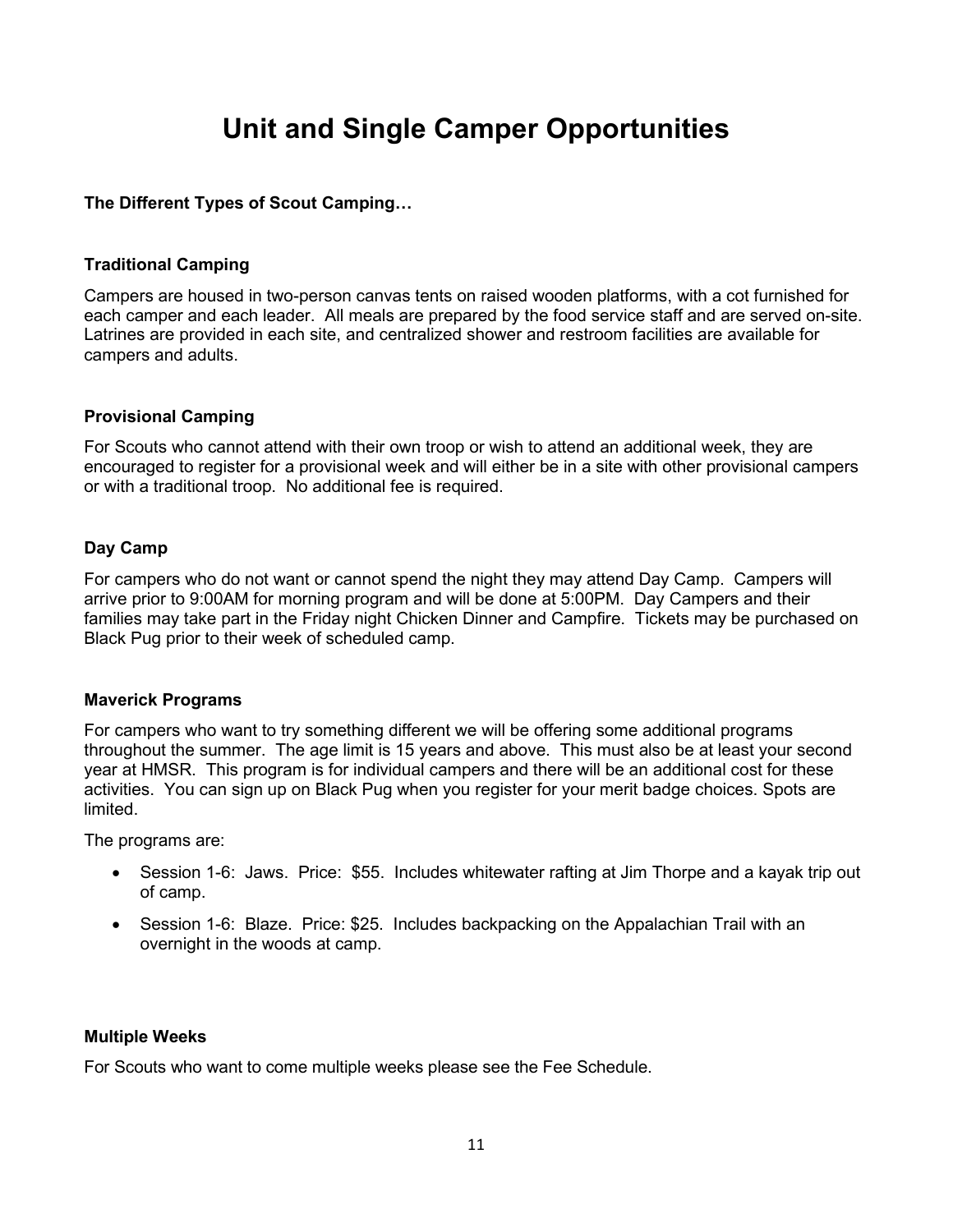### **Camperships and Staff Opportunities**

#### **Campership Assistance**

Hawk Mountain Scout Council believes that all Scouts should be able to attend summer resident camp, regardless of their financial situation. Campership funds are available from the Council to assist Scout families who may have difficulty affording the full camp fee. Our camperships are available to both in Council and out of Council campers. Please see the Fees section of this guide for applicable dates. Applications are available on our website at <https://hmc-bsa.org/hmsr-resources-page/>

#### **Hawk Mountain Scout Reservation Camp Staff**

We depend on a highly skilled and dedicated group of staff to operate Hawk Mountain each summer. Serving on camp staff is truly the summer of a lifetime. It's a unique chance for you to teach, to be a leader, and to work on a team… and to touch the lives of the nearly 1,200 campers who will pass through our gates this summer.

We hope that you will encourage your best Scouts to apply for staff positions, so that we can truly offer a "dream team" to all attending Hawk Mountain this summer. Contact the Council Program Director at 570-754-7552 or via email at [michele.bement@scouting.org](mailto:michele.bement@scouting.org) for more information. Applications are also available via the Council website <https://hmc-bsa.org/summer-camp-staff-2022/>

Occasionally, additional applications are taken throughout the camp season. Names of those interested in a current or future staff position can be submitted to the Welcome Center at anytime and will be contacted regarding their interest.

#### **Camp Staff Positions**

#### Instructors or Support Staff (Age 15 or up)

Teach merit badge sessions, lead special programs, work in the kitchen, camp office, trading post.

#### Senior Staff (18 and up)

Work in different program areas at camp.

#### Area Directors (18 and up)

Some areas require directors that are over 21. Some areas also require the staff member to attend National Camp School prior to camp starting.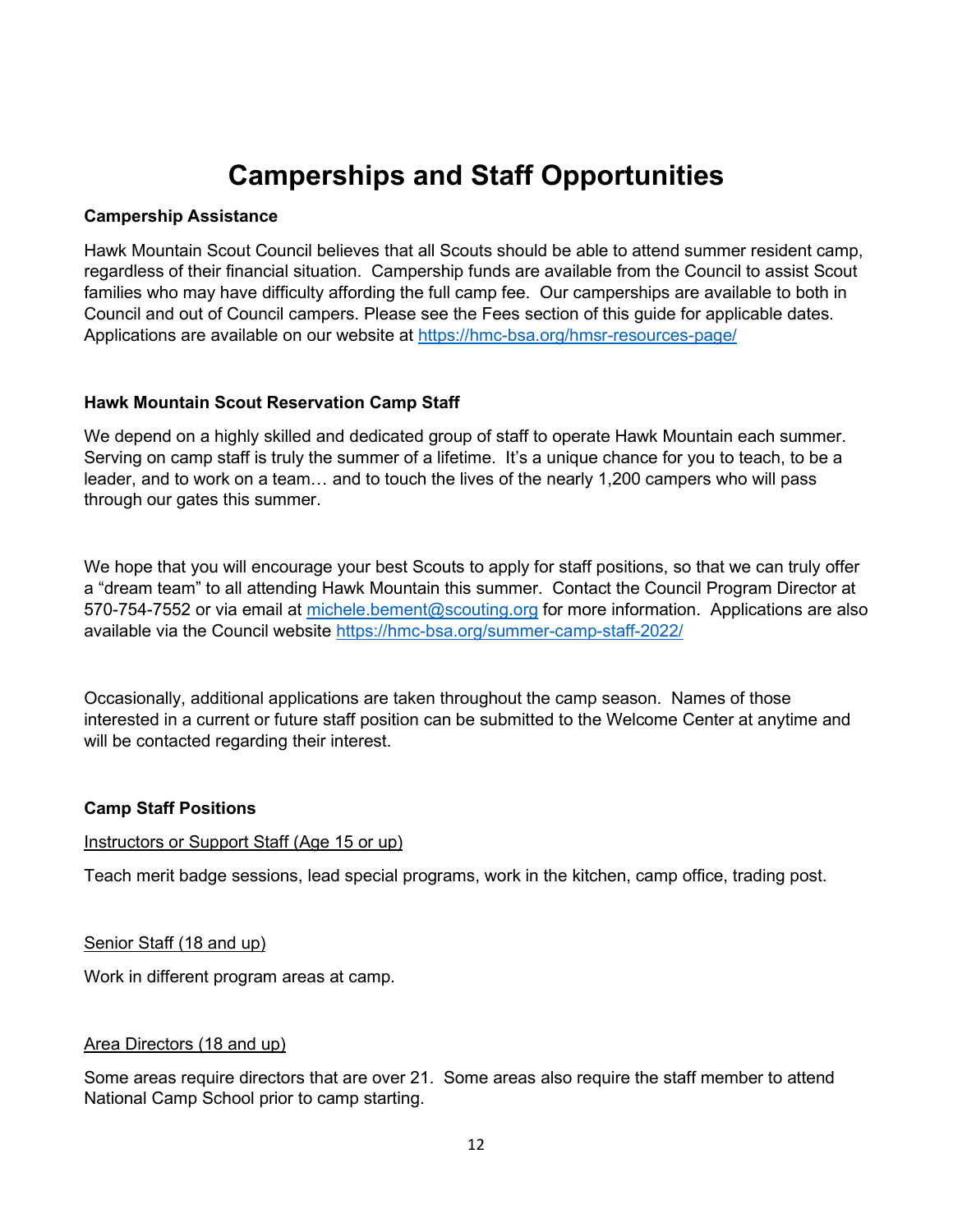### **Getting Prepared for your Trip to Hawk Mountain**

#### **Required Medical Forms and Medication**

All campers and adults must have a BSA universal Annual Health and Medical Record which is an annual health history, signed by the camper and parent/guardian, and supported by a medical evaluation completed by a licensed physician, within 12 months prior to attending camp. Parts A, B1, B2 and C of the form must be completed in full, and a copy of the individual's insurance card (front and back) should also be attached with any other pertinent medical information. The forms will be kept on file at the Health Office and returned to the Unit at the end of the week. Any adult leaders who are staying overnight must also present the same forms at check-in. Health Forms may be found at this link <https://hmc-bsa.org/hmsr-resources-page/> . This policy is strictly enforced.

Parents preparing their Scouts medication to take while at should keep all medication in the original bottles and package the medication/bottles in individual bags clearly marked with the Scout's name and troop number. Leaders should consult with parents beforehand on medication needs and have them complete the "medication" section of the health form, as well as the Medication Administration Record at this link<https://hmc-bsa.org/hmsr-resources-page/>Parents may choose for the Health Officer or the Troop Leader to administer medication.

The Health Lodge is located on the ground floor of the Miller Dining Hall. Please report all injuries and health problems at the Health Lodge. We are required to record all injuries that occur on camp property, NO MATTER HOW SMALL. If the Health Officer is not in the Health Lodge, their location and phone number will be posted.

#### **Accommodating Special Needs**

The staff of Hawk Mountain is committed to fully including all campers in all aspects of the summer camp program. Often, meeting the needs of our campers and adults requires minor adaptations of our facilities, staffing, and instructional plans. Special menus, one-on-one instruction, accessibility, and other provisions can be made for campers or adults because of physical or learning challenges, medical conditions, particular dietary requirements, religious practices, or other special needs.

Troop leaders or parents should contact the Program Director at [michele.bement@scouting.org](mailto:michele.bement@scouting.org) well in advance to outline the specific needs of their campers and adults.

#### **Food and Dining Hall Service**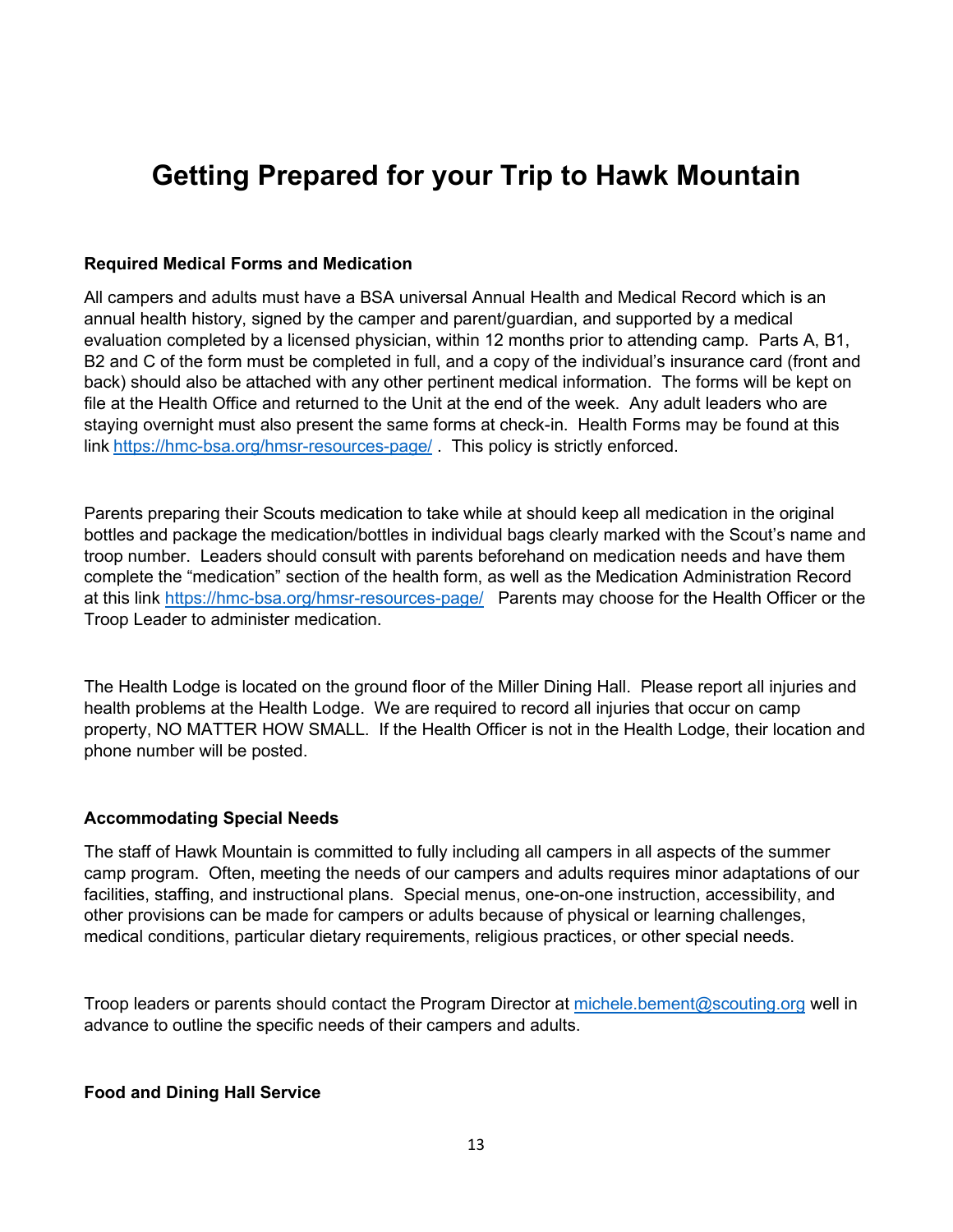Hawk Mountain employs outstanding, qualified food service staff to provide quality food for everyone. Three meals per day are served beginning with Sunday dinner and ending with Saturday morning Continental breakfast. A licensed dietitian has reviewed the menus for balanced nutrition. If campers or adults have a special dietary need, please contact the Program Director at least 2 weeks in advance by emailing the filled out Dietary Form found in the Resource Section. In many cases, bringing supplemental food items with you to camp is encouraged and facilitated. Copies of menus can also be provided in advance. We want your stay to be enjoyable!

The plan for meals this summer at camp is for Breakfast to be picked up by the troops at the Dining Hall, lunch to be Grab and Go from the Dining hall and Dinner to be served family style in the Dining Hall based on 8 people per table; a waiter is needed for these meals to help set up, serve, and clean up.

- Breakfast pickup is 7:15-7:45AM at the Dining Hall
- Lunch pickup is 12:30-1:00PM at the Dining Hall
- Dinner is at 6:00PM at the Dining Hall

#### **Friday Family Chicken Dinner**

Beginning at 5:00 PM Family members who have registered and paid for chicken dinners may begin arriving at camp. There will be NO tickets available on Friday for purchase. Chicken dinners may be purchased on Black Pug prior to Sunday check-in. The cost will be \$15 per person. If at Sunday check-in you need to add people, the cost will be \$20 per person. The chicken dinners need to be ordered by us on Sunday evening, so we have very little wiggle room for numbers. If you have spent the entire week with us your dinner is included with your weekly price.

#### **Scout Uniforms at Camp**

The official BSA field uniform, informally called "Class A", consists of the official shirt, belt, shorts/pants and socks. This uniform is worn each day for evening retreat and dinner, OA evening program, for Chapel services and Sunday and Friday campfire. Clothing for the rest of the week can be appropriate tee shirts and shorts with closed toed shoes.

#### **Trading Post**

The camp operates a full-service trading post. It is stocked with Hawk Mountain custom items, including patches and tee-shirts, merit badge books, handicraft kits, and an assortment of beverages, candy, ice cream and snacks. In addition to cash and checks, credit cards are also accepted. Operating hours are posted at camp. Generally, the Trading Post is closed during meals, campfire programs and chapel services. Ice is available for purchase at the Trading Post.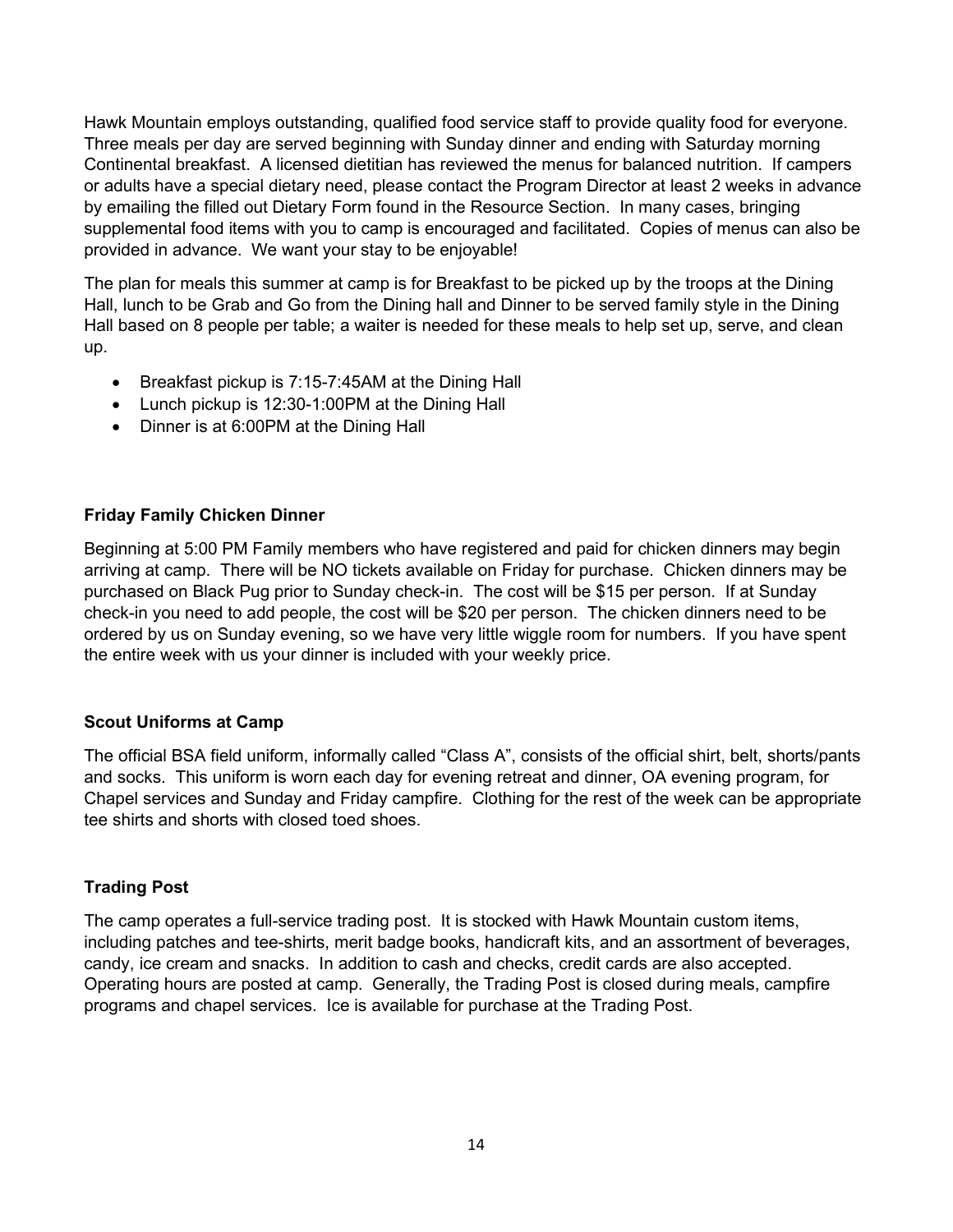#### **Contacting Campers and Adults at Camp**

Parents may wish to send mail or packages to their camper. Mail should be addressed in this manner:

Hawk Mountain Scout Reservation

Campers Name, Troop #

402 Blue Mountain Road

Schuylkill Haven, PA 17972

UPS, Fed Ex and Amazon make regular deliveries. An outgoing mailbox is provided in camp for use by campers and adults. Post cards are available for purchase at the Trading Post as well as stamps. You can also leave packages in the mail bin on Sunday check-in to be delivered later in the week.

#### **Phones, Internet and Communications**

The camp business phone is 570-754-7552

Please use the camp phone number for business and emergency calls only. Phone messages will be delivered to a Scout or leader at the next assembly.

The Council Program Director Michele Bement, may be reached at the camp business phone or by cell at 484-424-9732, or by email at [michele.bement@scouting.org](mailto:michele.bement@scouting.org)

**Cell Phones:** Troops are encouraged to set their own policies regarding use of cell phones by their Scouts. Phone access can sometimes lead to homesickness and other problems. Campers will be asked to put their phones away during activities and merit badge classes. There are power outlets to charge phones available in different areas of camp. Adults may also charge phones in the Leader Lounge at Scouts BSA Administration. Cell coverage at camp varies by provider, but is overall, average.

#### **Email and Internet**

Hawk Mountain can be emailed at [michele.bement@scouting.org](mailto:michele.bement@scouting.org) Passworded Wi-Fi access is available at different locations for adult access. Adults should see the Council Program Director or Camp Director for the password or additional computer/internet access.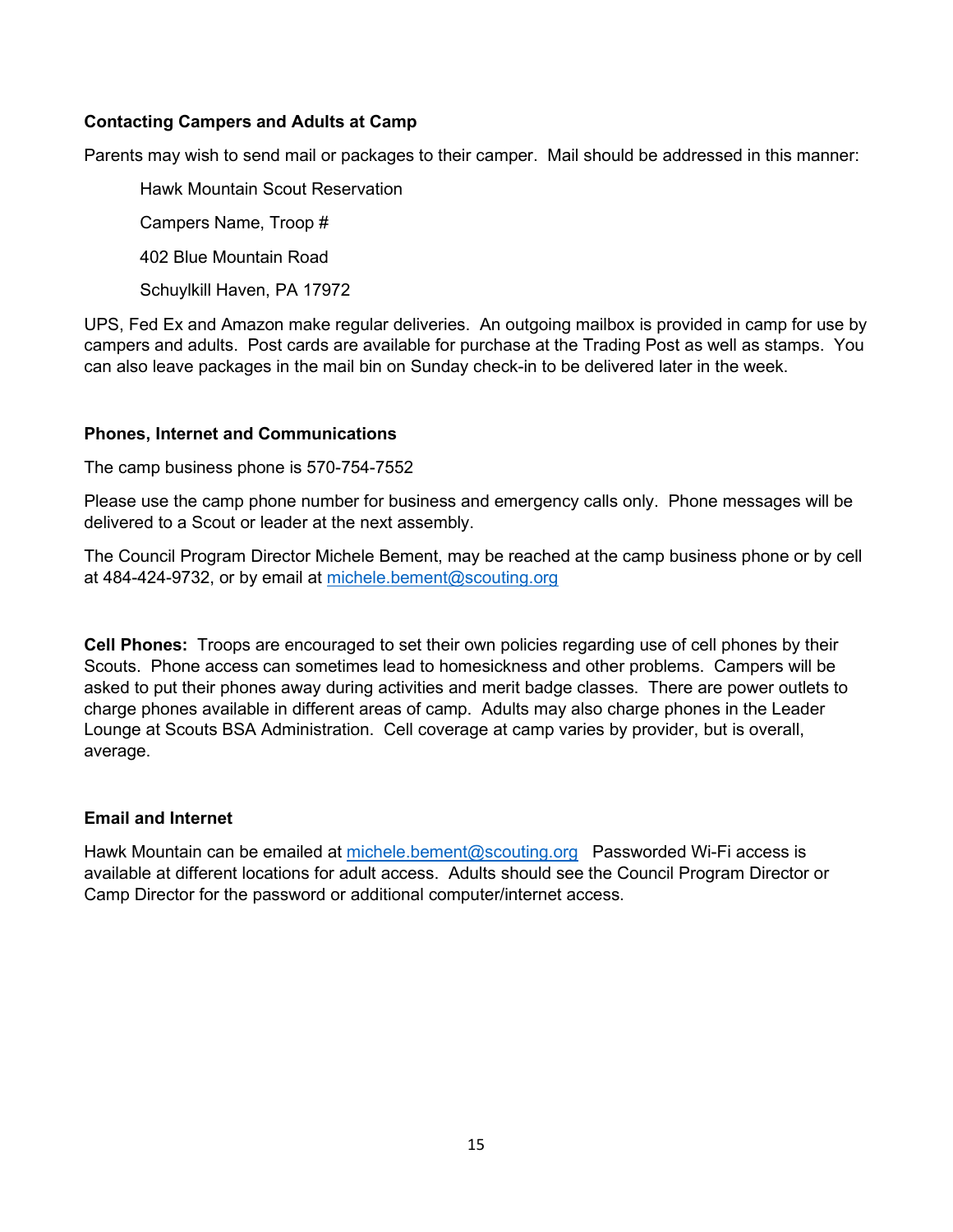### **Leadership and Conduct**

#### **A Word About You and the Camp Staff**

- The camp staff is here to assist you, the leaders, in making possible a truly great camping experience for your Scouts. We have employed a highly skilled, well-rounded staff to help with this. Their reason for being in camp is because they love camp but most of all love sharing what they know about camp. They have been chosen for their varied abilities, skills, desire to work as a team, but over and above this, they were chosen because they love and believe in our great organization. Like you, they are making personal sacrifices to be part of our staff. They are human too! They will make mistakes and errors in judgement, as do we all, but they will be honest mistakes. With your help, they will avoid these same mistakes again. Together, you and they can make possible a finer camp experience for your Scouts. Each of you shares this responsibility.
- Please remember one thing as you go into this big adventure of camp: the staff will help, assist, and accommodate you in every way they can, but they will not take over your troop responsibilities. You are the leader the person your Scouts know and respect. You give them understanding and leadership, maintain discipline, and you give them the adult direction and counsel needed in camp. Do this, and your Scouts will look back many years hence and recall with fond memories their association with you in camp.

#### **Troop Leadership**

- At least two adult leaders who are 21 years of age or older, registered with the BSA, have their background checks, have current Youth Protection Training, and must be always present in camp to provide qualified supervision to the troop. There must be a registered female adult leader 21 years of age or over in every unit serving females. In addition, adult leadership should reflect an awareness of the groups size, skill level, and special needs.
- All adults, regardless of whether they are registered with the BSA, who are serving in a leadership position at camp and/or who are staying overnight MUST complete BSA Youth Protection Training. All adults who are present at camp and spending the night must be registered with the BSA and have all their background checks done.
- The Scoutmaster should make the arrangements for the necessary camp leadership. If he/she is unable to attend for the entire week, another capable, trained, and registered adult should be designated to serve as the key Camp Leader. All other adults work under the direction of the Camp Leader.
- If troops are going to use "rotating" leaders, i.e., if the same 2 adults will not be present all week, a leadership roster indicating anticipated arrival and departure times must be filed with the Welcome Center at registration. At no time may a troop be left without two-deep leadership in place. Additionally, all adults staying overnight must have a current, completed Scouts BSA medical form and YPT on file with the camp and must check in at the Welcome Center upon arrival. All adults must be registered on Black Pug. If they are not staying the whole week, there is a daily option.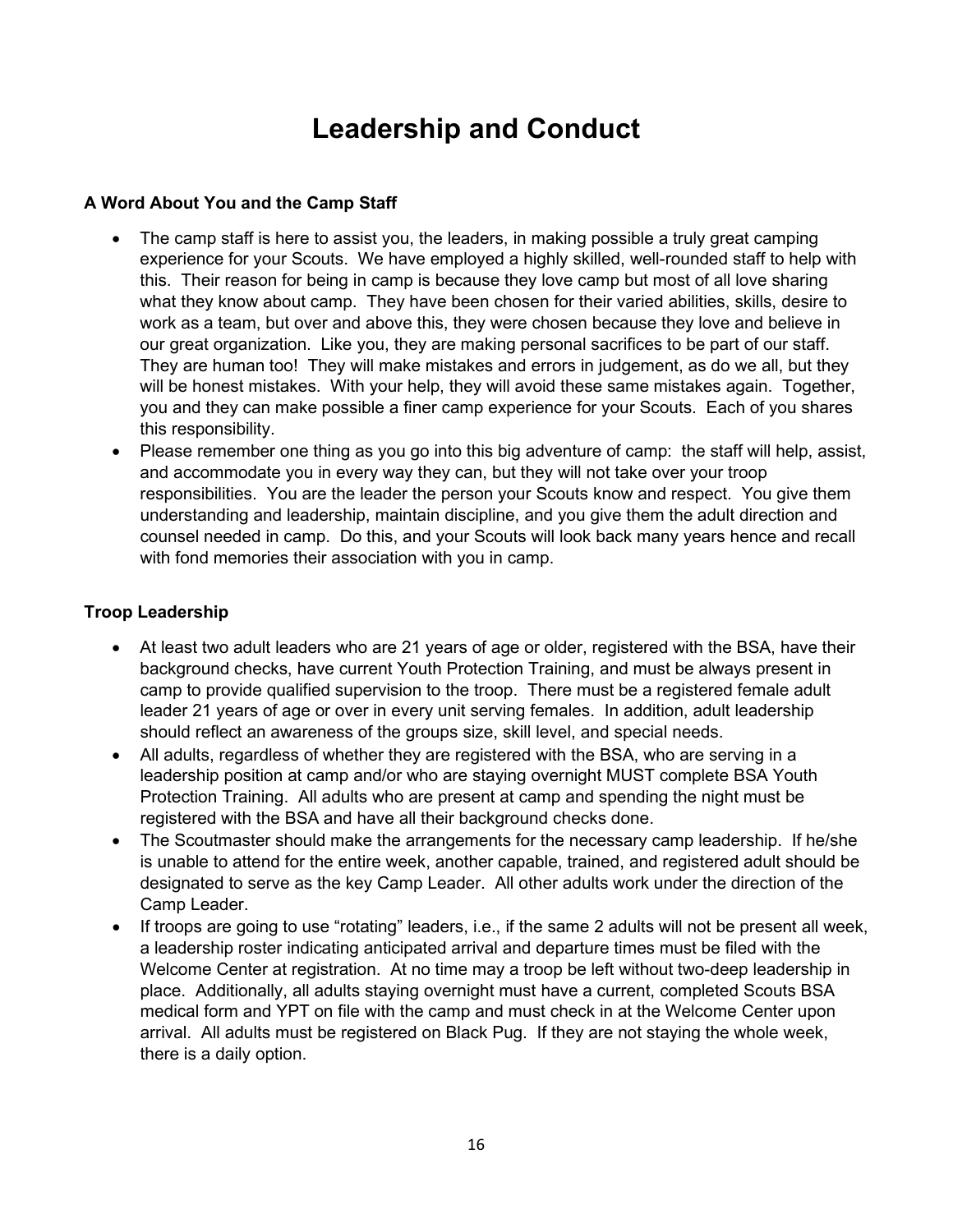#### **The Adults Role at Camp**

- Hawk Mountain exists to deliver the Scouting program in the outdoors. Scouting is at its heart a "game with a purpose," a game which the youth play under the leadership of their peers, and with the guidance of adults. The role of adults is one of a coach, counselor, mentor, teacher, and guide for our youth.
- Hawk Mountain always allows adults the courtesy of occasionally participating in its programs and activities. However, our programs/resources are primarily in place for use by campers. While open swim and fishing should not be a problem, other specialized, heavily used, or staffintensive programs such as climbing, paddleboarding, sailing, kayaking, etc. may be generally unavailable or limited to adults. Campers will always have priority.

#### **The Scoutmaster at Summer Camp**

• As Scoutmaster, you have a key role in your unit while at camp. Hawk Mountain has a staff that is eager to assist you execute your program and tend to your unit's needs. Your job…

#### **Before Camp**

- □ Read the 2022 Camp Leader's Guide and share it with your other adult and youth leaders.
- $\Box$  Meet with your unit to familiarize them with the camp, its offerings, and policies.
- $\Box$  Keep track of each Scout's payment for camp.
- $\Box$  Meet with each Scout, know their advancement goals, interests in programs, and help them make the right decisions to have the best time at camp.
- $\Box$  Fill in all requested forms and remember to bring them to camp.
- $\Box$  Make sure each camper and adult medical forms are current, filled out completely, and handed into you.
- $\Box$  Make sure ALL adults attending camp have their current YPT, background checks and are registered with the BSA.
- $\Box$  Review check-in and check-out procedures with your campers and parents. Arrange for an arrival time on Sunday and a pick-up time on Saturday.

#### **During Camp**

- □ Attend the Sunday Leader's Meeting and brief your campers and adults about camp policies and procedures.
- $\Box$  Attend the daily meetings prior to lunch.
- □ Attend the Wednesday afternoon chat with the Scout Executive.
- $\Box$  Assure that your troop complies with the quidelines in this manual and all supplementary information.
- $\Box$  Keep track of each Scout's advancement progress, make sure they are attending sessions, activities, and meals.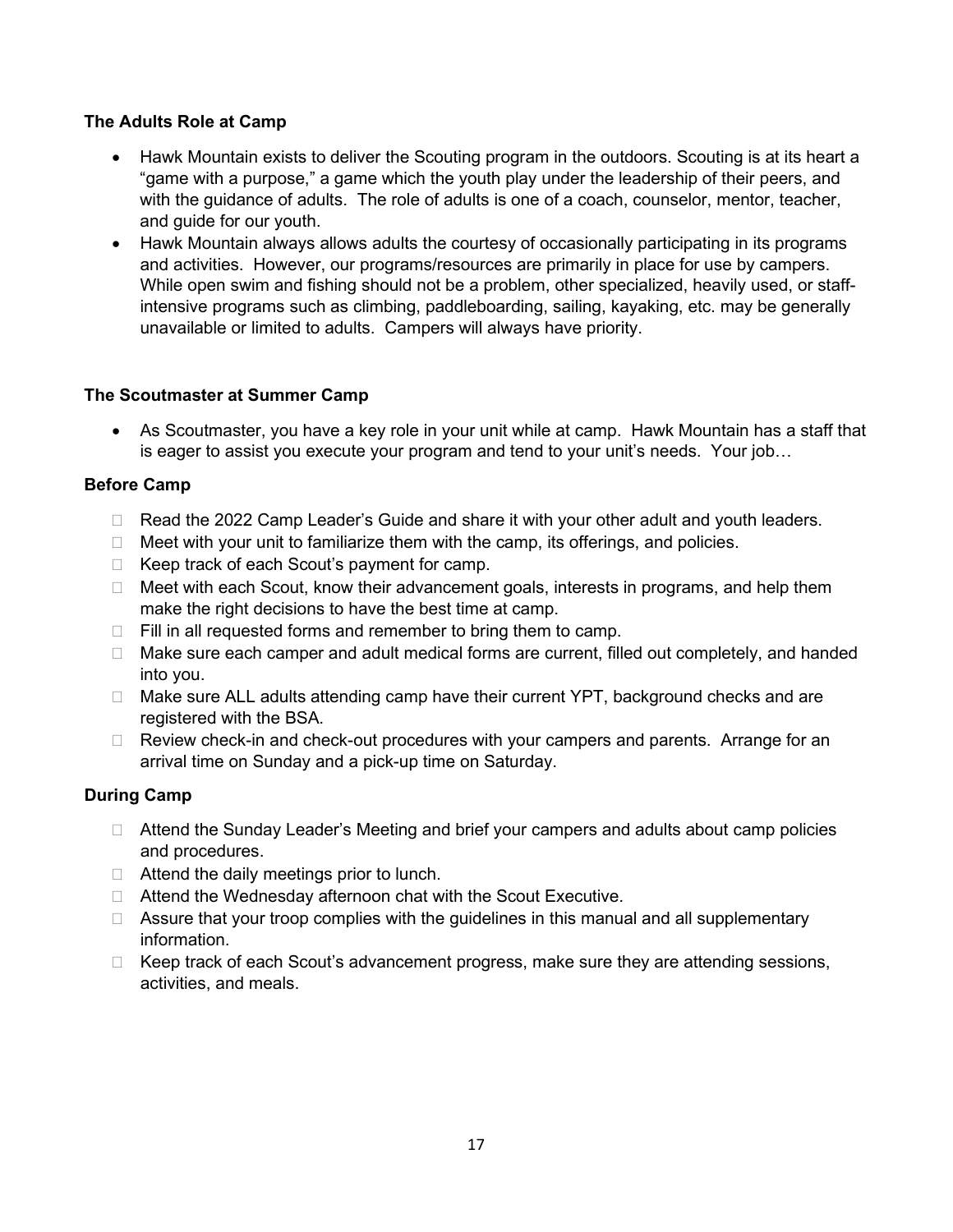#### **The Senior Patrol Leader at Summer Camp**

The Senior Patrol Leader is the key youth leader in the troop and coordinates the work of all the troop's patrol leaders. Your job…

- $\Box$  Be responsible for the troop bulletin board: fireguard chart, waiter schedule, troop duty roster, etc.
- □ Make announcements about upcoming camp activities and schedules to your troop.
- □ Coordinate your troop's participation in all camp-wide events.
- $\Box$  Be sure that Scouts in your troop observe taps and are respectful of other units.
- □ Maintain the health and cleanliness of your troop campsite, delegating leadership as appropriate.
- □ Conduct a brief inspection before your troop commissioner visits each day.
- □ Attend the Sunday Senior Patrol Leader meeting.
- □ Attend the daily Senior Patrol Leader meetings prior to lunch.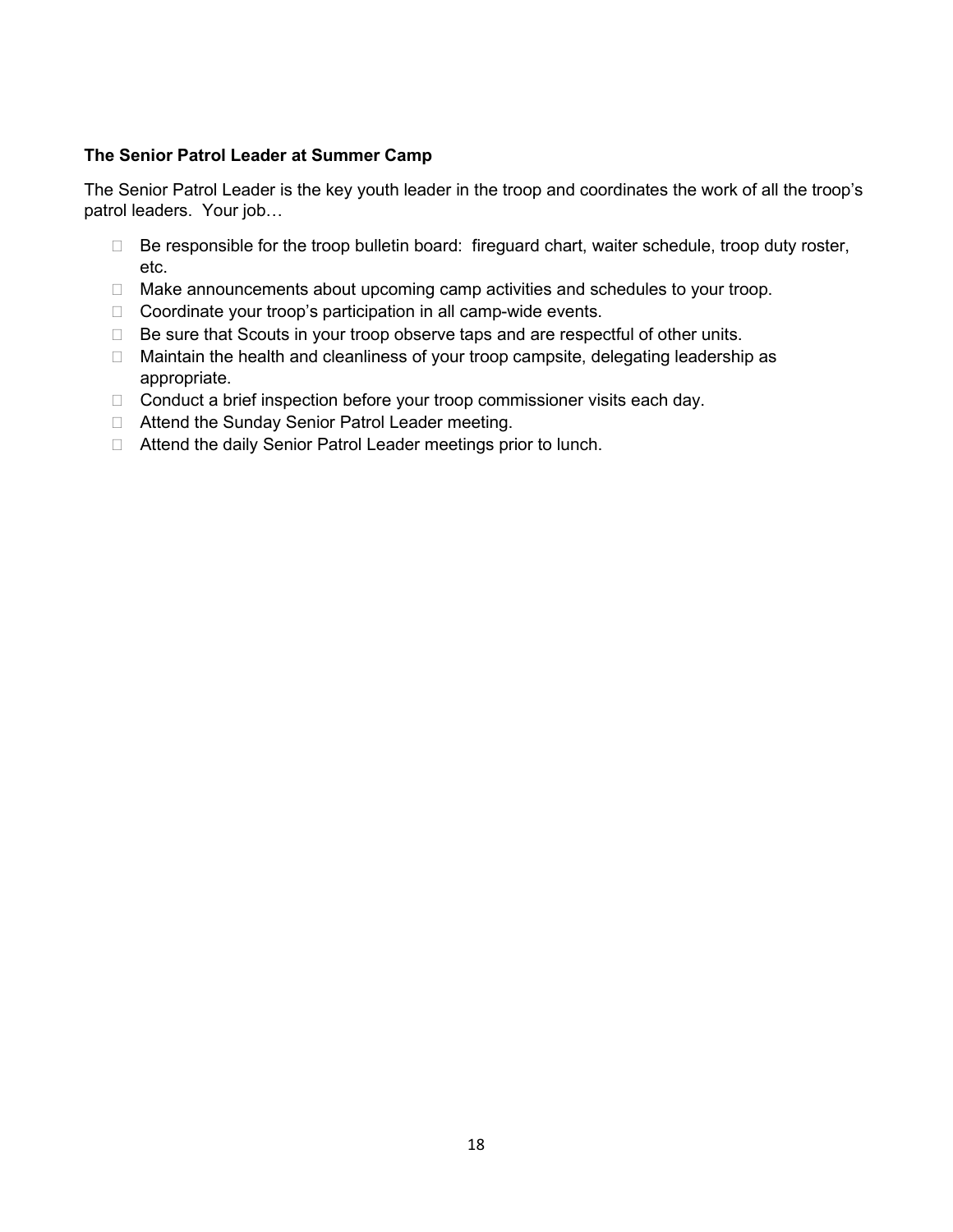### **Camp Policies**

At Hawk Mountain Scout Reservation, the Scout Oath and Law are our guiding principles. We expect each adult to provide the guidance within the troop to follow these principles, the policies of the Camp, the Council, and the BSA.

- ♦ **Alcoholic Beverages and Illegal Drugs:** Alcoholic beverages and illegal drugs are not permitted in Camp. Possession or use on camp property will be cause for removal.
- ♦ **Smoking:** As models for our youth, and per the Guide to Safe Scouting. "All Scouting functions, meetings, and activities should be conducted on a smoke-free basis, with smoking areas located away from all participants." Smoking is not permitted in front of campers. HMSR has designated smoking areas. All cigarettes and tobacco must be disposed of properly. The same policy applies to electronic cigarettes, smokeless tobacco, and form of vaping as well. Please see the Reservation, Program or Camp Director for the designated locations.
- ♦ **Hazing and Bullying:** Initiations, hazing or bullying of any type is in violation of the BSA Youth Protection policies and is cause for removal of Scouts or leaders from camp.
- ♦ **Vehicles and Trailers:** One vehicle will be permitted in your campsite. All other vehicles must be parked in the parking area. Vehicle traffic through camp is limited. Units may keep their troop storage trailer at the campsite during the week if it is stabilized and unhitched from the towing vehicle.
- ♦ **Leaving & Arriving:** All campers and leaders must stop by the Welcome Center at check-in and check-out to complete necessary documentation. Anyone arriving at camp after official check-in on Sunday must sign-in and register at the Welcome Center.
- ♦ **Visitors:** All visitors must sign in at the Reservation Office at the Welcome Center immediately upon arrival. Visiting Leaders and registered adults desiring meals at the Dining Hall can be accommodated if the camp is notified 24 hours in advance. Only a limited number of visitors can be accommodated. The Resident Director retains the right to prohibit visitors in camp. All visitors must sign out at the Welcome Center when leaving. The cost for Guest Meals is \$10.
- ♦ **Firearms and Ammunition:** Hawk Mountain provides all rifles, shotguns, bows, arrows and ammunition at the shooting ranges. Personal firearms and bows are not allowed. Those participating in a Firearms merit badge will be provided ammunition for their session and any Open Program shooting. If you just want to participate in Open Program, you must purchase ammunition at either the Scouts BSA Administration Office or the Welcome Center.
- ♦ **Knives:** Sheath knives and other large knives/blades are not to be carried by anyone. Smaller utility knives may be carried by campers with their Totin' Chip Card.
- ♦ **Fireworks:** Possession or use of fireworks in camp is prohibited and is cause for removal.
- ♦ **Fuels:** Flammable liquids are generally prohibited from use in camp. This includes fire-starting liquids/gels.
- ♦ **Campfires:** All campfires may not be constructed more than 3 ft. high. Existing fire rings may not be enlarged, and no new fire rings may be built anywhere. Chainsaws may only be used with permission from the Ranger. Ash from fire rings should not be dumped or scattered.
- ♦ **Camp Property:** Individuals and units will be charged for repair or replacement of camp property damaged as a result of vandalism, misuse or neglect.
- ♦ **Pets:** We do not permit pets in camp by campers or leaders. If you have a special need requiring a service dog, please contact Michele Bement at michele bement@scouting.org.
- ♦ **Bicycles:** Personal bikes are allowed but must be inspected by the camp director. Inspections take place on Sunday after check-in at the Scouts BSA Administration Office.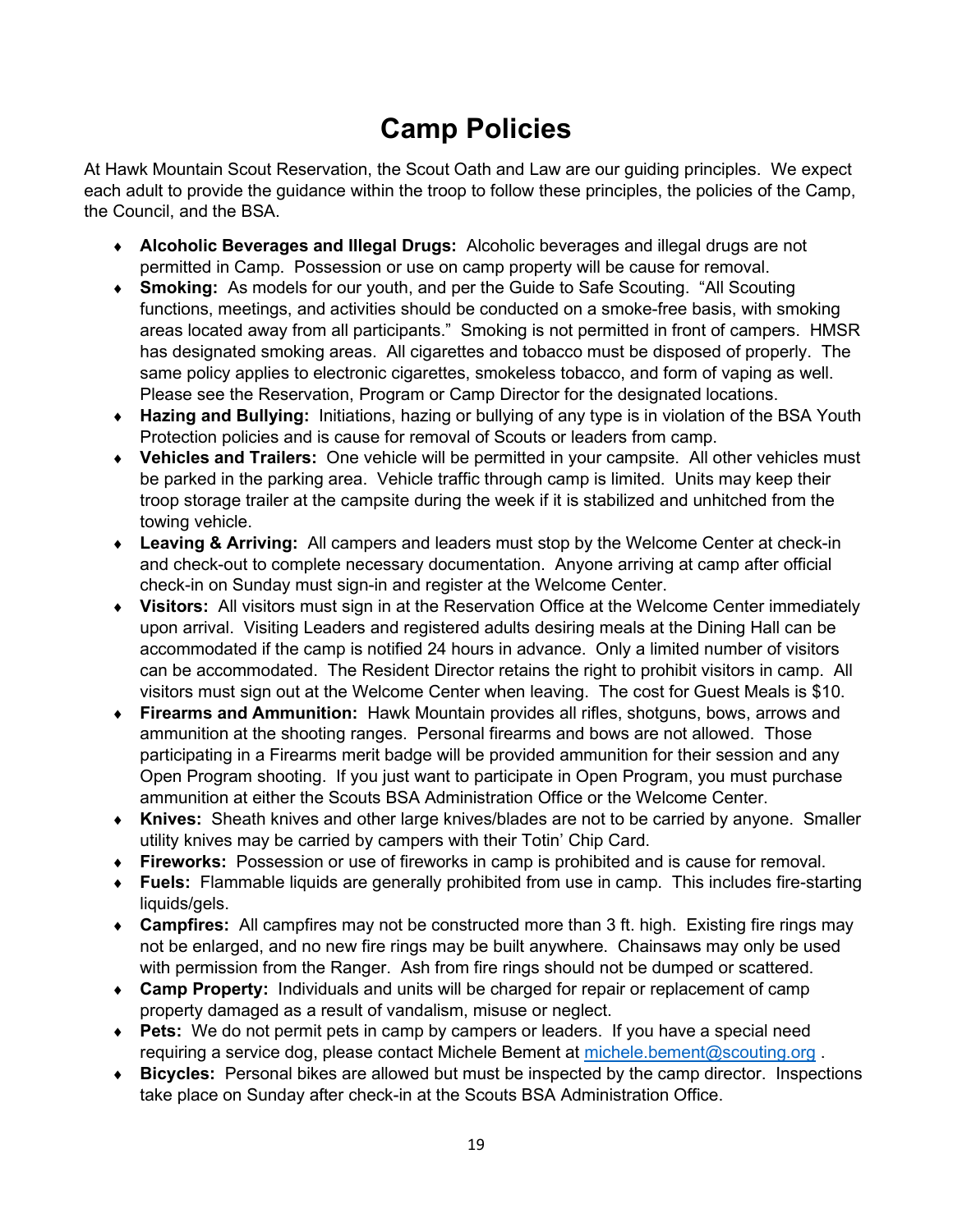- ♦ **Taps:** Campers may not leave their campsite without a unit leader after 10pm. Lights-out and quiet is at 11pm. Please be respectful of other units.
- ♦ **Restricted Areas:** The shooting ranges, waterfront and C.O.P.E. course is off-limits except during program times when supervised by the staff. Campers and leaders also should not enter or pass-through campsites other than their own, without permission.
- ♦ **First Aid:** All illnesses and injuries must be reported to the Health Office for treatment and recording. All medications must be either in the Health Center or locked storage in the site.
- ♦ **Firewood:** May be gathered or picked up at the compound. Firewood may not be brought in Camp from anywhere outside the State of Pennsylvania.
- ♦ **Reservation Office:** The HMSR office is located at the Welcome Center. The Reservation Director, Business Officer, and Cub Program Director have offices there. This is also where you sign in and out if you are leaving camp during the week. Office Hours are posted at the Welcome Center.
- ♦ **Scouts BSA Admin and Leader Lounge:** The Camp Office is located next to the Trading Post. The Camp Director, Scouts BSA Program Director have their offices in this building. Rifle and Shotgun tickets can be purchased here. Office hours are posted. The Leader Lounge is available for Leaders to use the internet, get some coffee, and hang out. It is open 24/7.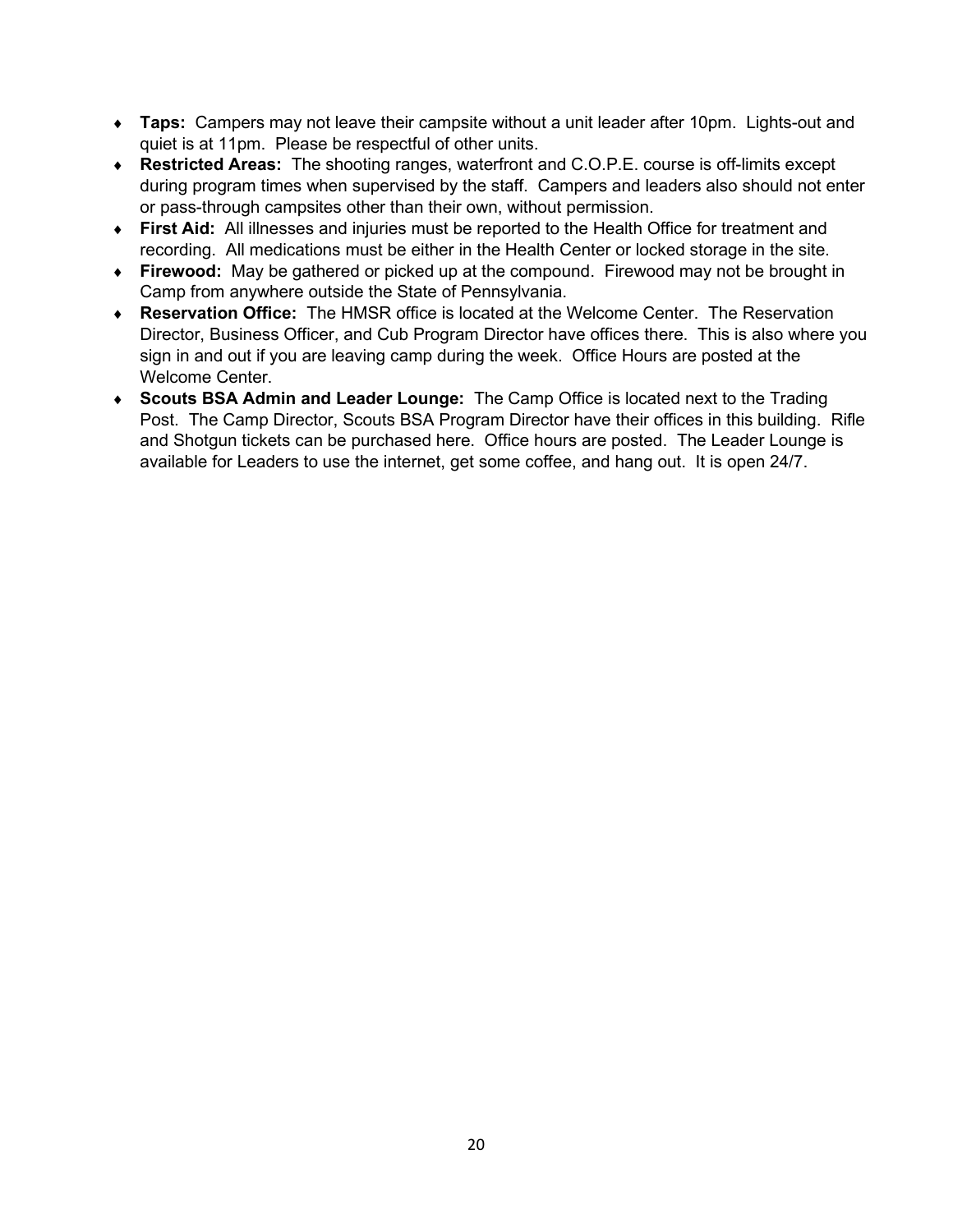### **Youth Protection at Camp**

#### **Pennsylvania Child Protective Services Act #15**

All agencies and institutions who deal with youth in Pennsylvania are required to comply with the requirements of Act 15. This is a legal requirement of the Commonwealth of Pennsylvania, and is separate from, and in addition to, all BSA policies.

- Units from Pennsylvania: The unit is responsible to ensure that all adults who plan to say at camp for 24 hours or more must have completed the three required clearances for volunteers.
- Units from outside of Pennsylvania: Adults are not required to get the PA State Background Checks but must ensure they are compliant with their state and Council requirements.
- For more details on these requirements and how to obtain the clearances, go to the "Keep Kids Safe" website (keepkidssafe.pa.gov).

#### **Essential Youth Protection Guidelines**

- Hawk Mountain Scout Reservation and the Hawk Mountain Council adhere to all Youth Protection guidelines of the Boy Scouts of America.
- At summer camp, the responsibility for caring for Scouts becomes a 24-hour-a-day duty. Scoutmasters should review youth protection guidelines with all adults who will be serving as leaders in camp.
- All adults involved in Scouting are mandated reporters and shall report to local authorities any good-faith suspicion or belief that any child is or has been abused. Ensure the child is in a safe environment. In cases of medical emergencies, contact the Health Officer immediately.

The following barriers to abuse within Scouting are used at camp to ensure the safety of our campers. All adults are required follow these guidelines:

- **Two deep leadership:** The buddy system for youth is always required.
- **No one-on-one contact:** Personal conferences must take place in plain view of others.
- **Respect of privacy:** Separate shower facilities are provided for youth and adults, as well as males and females. Adults may intrude on privacy only for emergency health and safety concerns. The use of smartphones, cameras, mirrors, etc., in places or situations where privacy is expected is prohibited.
- **Separate accommodations:** Scouts BSA youth may not share a tent with an adult. Male and female leaders may not share a tent unless they are married. Scouts may not share tents with Scouts of the opposite gender or with other Scouts who have more than a 2-year difference in age.
- **Inappropriate public displays of affection and any sexual activity is prohibited.**
- **No secret organizations or activities:** All aspects of the Scouting programs are open to observation by parents and leaders.
- **Appropriate attire:** Proper clothing is always required. Swimwear at camp should be modest. For males, swim trunks or board shorts are appropriate. Tight-fitting swim briefs or drag shorts are not allowed. For females, bikinis are not allowed. Modest tankinis or one-piece swimsuits are appropriate.
- **Constructive discipline:** Discipline should be constructive and reflect Scouting's values. Corporal punishment is never permitted.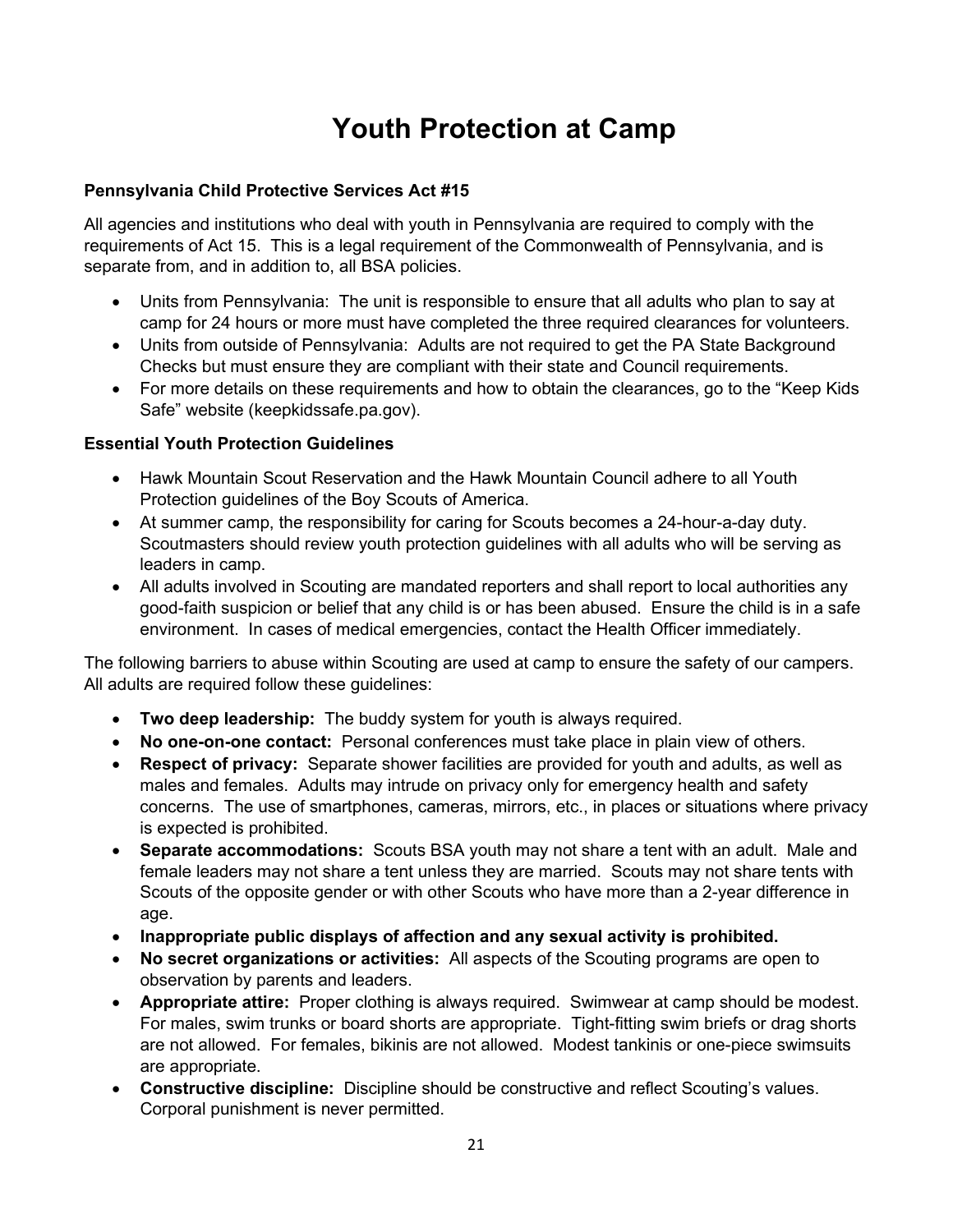- **Hazing and bullying prohibited:** Physical hazing, bullying and initiations of any type are prohibited and may not be included as part of any Scouting activity.
- **Youth leader training and supervision:** Adult leaders must monitor and guide the leadership techniques used by youth leaders to ensure that BSA policies are followed.

The following four youth protections policies are National Camp Accreditation standards. Please review them carefully. Your cooperation in keeping our youth safe is greatly appreciated.

#### **Intrusion of Unauthorized Persons**

• Periodic review of security concerns of the site. Leaders should "stop in" at their campsites throughout the day, noting anything out of the ordinary.

#### **Procedures**

- All visitors must report to the Welcome Center to sign-in and out and be identified with a wristband and or nametag. Bands and/or nametags are to be worn while in camp.
- If an unauthorized person is suspected, notify the nearest program area director. All program areas are equipped with a radio. The Area Director will contact the Reservation Director and stand by to give or receive further instructions.
- A member of the Leadership Team will proceed to question the destination of the individual in question. If necessary, an "Incident Report" or "Report of a Near Miss" should be filled out.
- Camp program should continue unless the situation warrants a camp wide emergency assembly, which would be signaled by the siren.
- An assessment is made to the severity of the problem and the need to call the State Police. The Scout Executive is notified of the situation.
- Leaders should train their Scouts in the above procedures. Most importantly, Scouts should not approach the person in question; rather, they are to find an adult immediately.
- The Buddy System by campers will be followed while at camp.

#### **Verification of No-Shows**

If a Scout listed on a troop roster fails to show up at camp, the camp leadership must verify the reason for this absence. Troop leaders must also report for verification any additional names of Scouts not listed on a roster who were supposed to be attending.

#### **All Individuals are Identified**

All campers, leaders, staff, and visitors are to wear wristbands and/or nametags while in camp. This identification is presented at the time of check-in at the Welcome Center and must be on, and visible, at all times throughout the duration of the camp stay. The identification procedure is part of the Orientation with both adults and campers.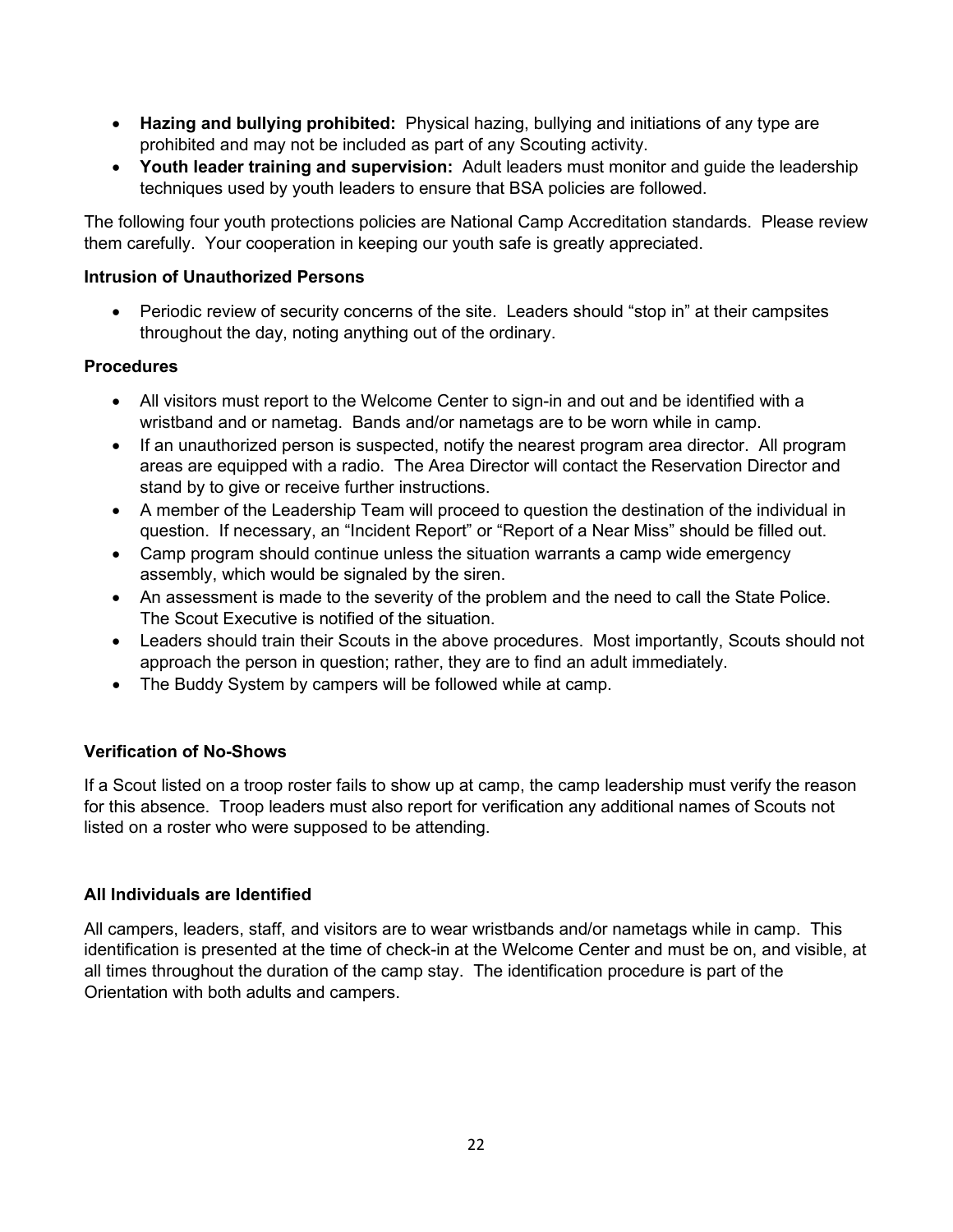### **Check-In and Check-Out Camp Procedures**

**Check-In and Check-Out detailed procedures will be available May 1st.**

#### **Swim Testing**

All Scouts and Leaders are required by the National Camp Accreditation Program, to take the BSA Swim Test if they plan on participating in any aquatic activities. There are 2 ways to complete this standard (see below).

- Off-Site Swim Test Classification. Your unit conducts the swim tests prior to attending your week at camp. The required form is attached at the end of the guide and needs to be sent to camp 15 days prior to your arrival. You do not need a certified lifeguard to conduct your swim test. A Scoutmaster and additional leader with Safe Swim defense may approve the swim test. Please email or mail this form to Rich Howett.
- On-Site Swim Test Classification. Your unit will take the swim test when you arrive at camp.

Retests will be offered daily during the Open Swim Time in the afternoon (see schedule for time). All Scouts and Leaders needing swim checks should have their towel and swimming suits available when they arrive at camp. Keep in mind that Scouts BSA guidelines call for a one piece swim suit for all female Scouts and Scouters.

#### **Check-out and Departure**

- A continental breakfast will be served at 7:20am on Saturday.
- Troops may leave as soon after breakfast as they are able to pack up and clean their site. Your camp guide will come by to check your campsite.
- The camp leader must stop at BSA Admin before departure to turn evaluation forms, pick up medicals and get your troop packet.
- Once in the parking lot, the camp leader must also stop in the Welcome Center.
- Please plan to have departed no later than 10am on Saturday.
- Units departing on Friday must notify the Camp Director in advance.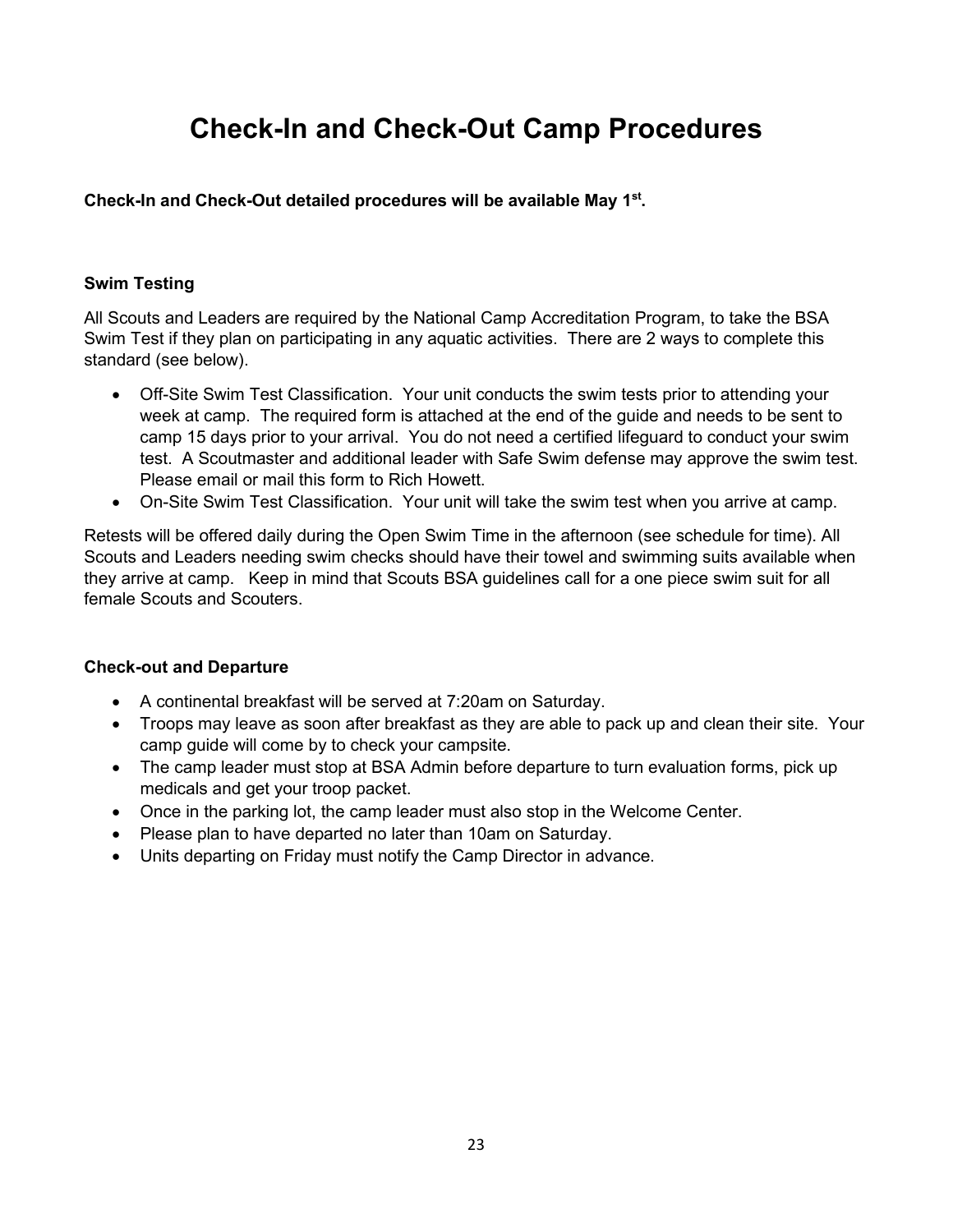### **Reservation Facilities**

#### **Good Stewardship**

Hawk Mountain Scout Reservation is a year-round facility maintained by the Hawk Mountain Council. The Camp Ranger, Council Program Director, Council Camping Committee, Council Environmental Committee, volunteer Camp masters and our Order of the Arrow work hard to maintain and improve the facilities. The continued improvement of our summer camp program is dependent on the care of our facilities. Campers and adults must be good stewards of Hawk Mountain facilities, equipment, and environment so that they may remain for others to enjoy in the future.

#### **Campsite Equipment**

Each site is equipped with canvas tents, platforms, and cots based on the recommended capacity for your site. In addition, sites contain picnic tables, bulletin board, fire cans, pavilions, and a flag and flagpole. Each latrine has general maintenance and cleaning supplies. Additional supplies are available from the Quartermaster. Equipment such as tools may be signed-out from the Quartermaster and must be returned prior to departure. Unit leaders are responsible for proper use and care of all equipment in your site. Your site will be inspected at the beginning and end of the week.

#### **\*\* More information on the Quartermaster and Equipment available on May 1st.**

#### **Tent Care**

To maintain the quality and durability of our tents, please follow these guidelines:

- Loosen tent ropes slightly when it rains. Canvas shrinks when drying and will tear if the ropes are too tight.
- Do not put clothes hangers or any poles; it causes tears and leaks.
- Do not put nails in tents, tent poles or platforms.
- Aerosol sprays damage waterproofing and are not permitted in camp.
- Touching the inside of a tent when raining or wet inactivates the water proofing.
- No flames of any kind are allowed in tents. Battery-powered or solar powered lighting should be used.
- Tent platforms may not be moved.
- Tents are 7x9ft. The angle of the roof is 7-8 feet. It is recommended that you bring an 8x10 foot tarp and twine to attach the tarps to the frame. This will help keep your tent dry.

#### **Trash**

- Each site has a large blue barrel at their site sign. This barrel is for your trash bags.
- Trash will be picked up twice a day.
- If you miss trash pickup and need it right away, you may go to the BSA Admin building and ask for another pickup or you may bring down your trash to the dumpster behind Willets.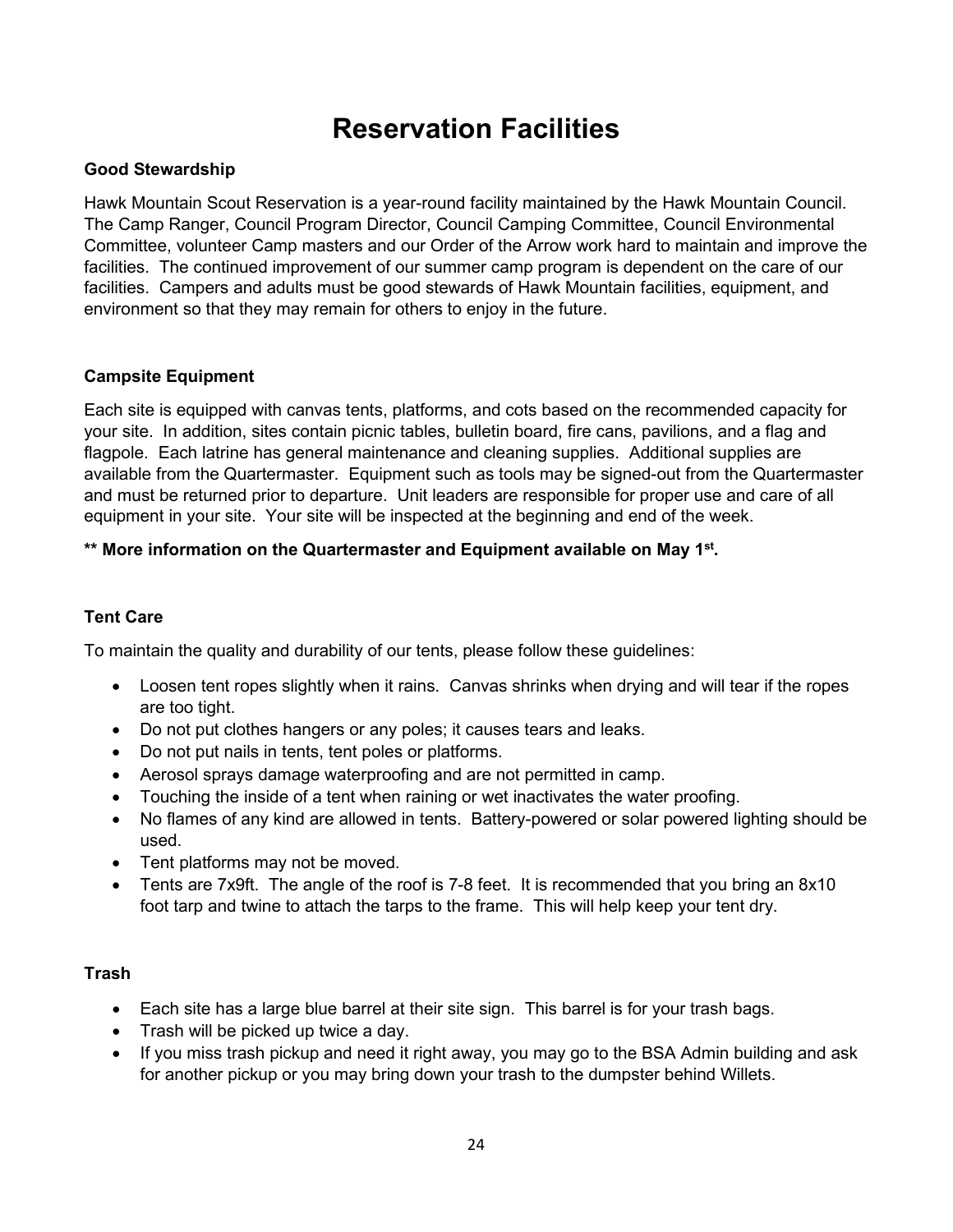#### **Environmental Statement**

The Boy Scouts of America fosters environmental respect. All Scouts and leaders are charged to protect and nurture our environment, especially when at camp. Help us keep you camp clean by:

- Recycling: Reduce the use of all paper, Styrofoam, and plastic. Reuse containers and recycle aluminum cans. (No glass containers.) Dispose of trash properly.
- Low Impact Camping: Be gentle to your campsite and surrounding area. Always stay on established paths. Don't cut, remove, trample, or damage any plants or trees. Never build any new fire rings anywhere.
- Outdoor Code: Respect wildlife at Hawk Mountain and always follow the Outdoor Code.
	- o The Outdoor Code
		- As an American, I will do my best to:
			- Be clean in my outdoor manners
			- Be careful with fire
			- Be considerate in the outdoors
			- Be conservation minded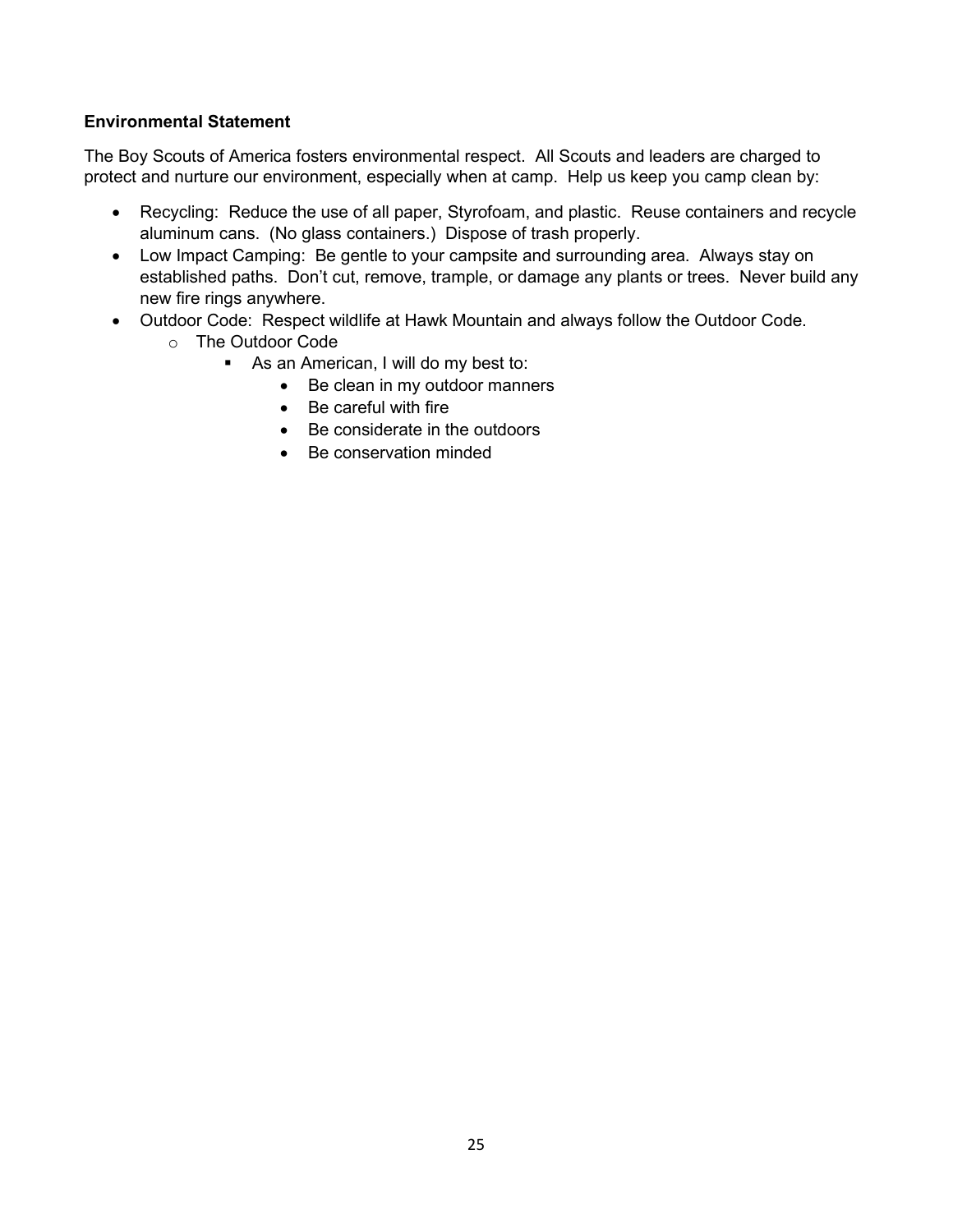### **Unit Service**

- The camp staff exists to supplement and support but not to replace your troop camping program. We will seek to meet your needs in all areas of programming. A strong working relationship between the staff and the troop leaders is essential.
- Hawk Mountain Scout Reservations employs a highly qualified staff of instructors to present a well-rounded camp program. Merit badge and rank instruction is a key part of the summer resident cap experience.

#### **Camp Leader Meetings**

On Sunday at 5PM there will be a meeting on the porch of the Scouts BSA Administration building. Please make sure and bring a pen and paper to take any notes and any questions you might want answered. This is a chance to meet key HMSR staff and leaders from other units.

Some of the items covered will be:

- Camp policies and procedures
- Announcements with any changes in scheduling

Daily leader meetings at will be held at 12:00PM on the porch at Willets.

Wednesday there will be an additional Leaders Meeting at 2PM at the Welcome Center. This meeting will be attended by our Scout Executive, Chairman of the Board, and other key Hawk Mountain Scout Council employees. We want to hear what you have to say.

#### **Senior Patrol Leader Meetings**

On Sunday at 5PM at BSA Admin, and every day at 12:15PM on the porch of Willets.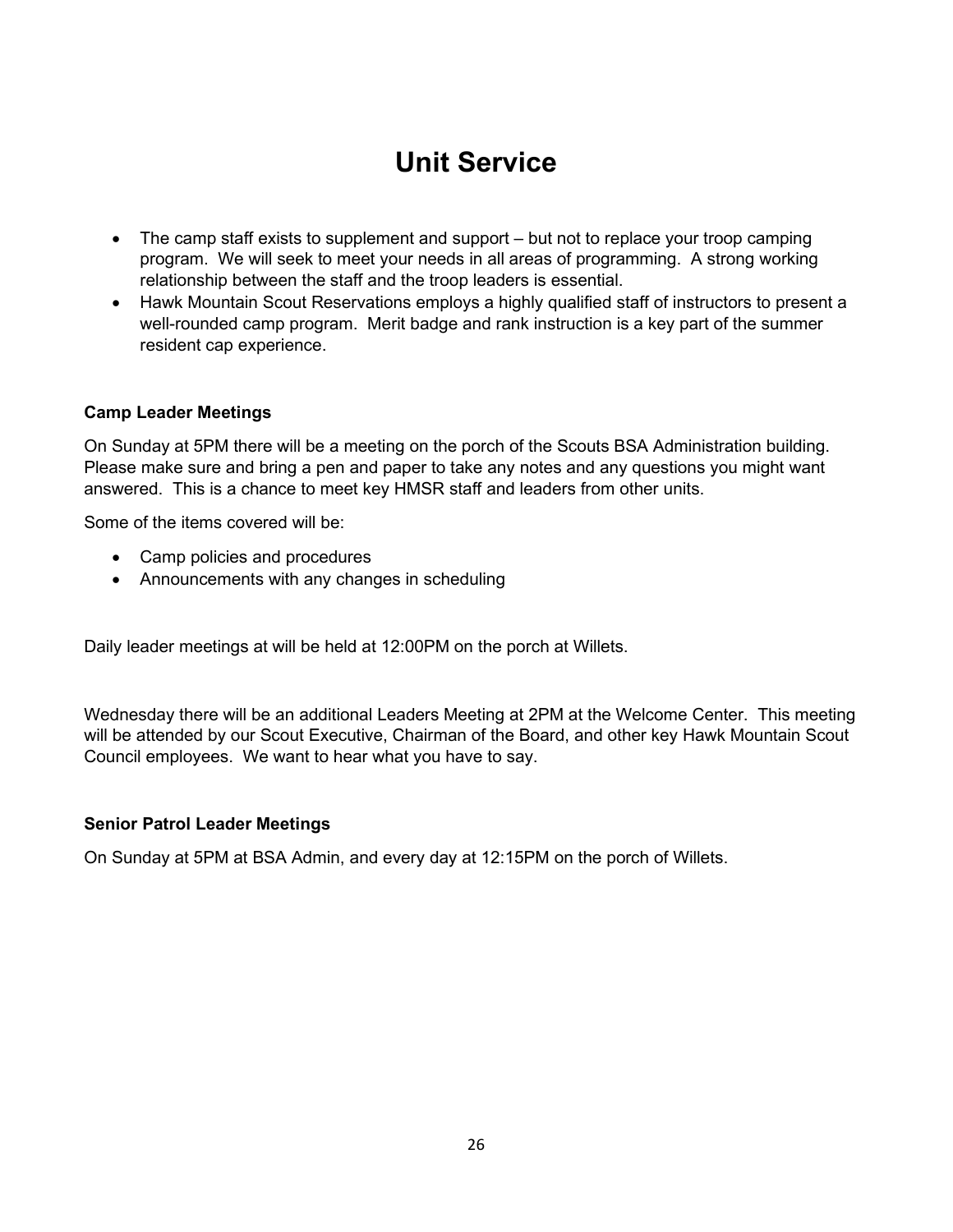### **The Merit Badge Program**

The Merit Badge Program is an integral part of Scouts BSA and as such is important to any successful week at camp. The following are guidelines for planning your campers' program for the week.

#### **For Experienced Scouts**

- The merit badge program provides experienced Scouts with the opportunity to gain more skill in things they like to do and gives them a chance to try out new activities.
- Merit badges are part of the self-paced advancement system that allows Scouts to challenge themselves, rather than compete against others.
- Scouts should stay focused on these purposes and should be discouraged from competing with other Scouts for badges earned.

#### **The Leaders Role**

For each Scout to have a successful advancement experience, we encourage unit leaders to do the following:

- Review each Scout's advancement and help them decide which merit badges they want to schedule at camp.
- Some merit badges are more physically intense than others. Check your campers' selection to make sure it matches their abilities.
- Aquatics, Shooting Sports and Climbing Merit Badges have minimum ages and are more difficult to complete. Waivers to prerequisites will only be made in advance by the Reservation Director. You cannot sign up for the badge online until you have spoken with Michele at michele.bement@scouting.org.
- Prior to signing up for a merit badge be sure to read the Merit Badge Book. Prerequisites must be completed and come with your campers to their first class. The Merit Badge counselor has the right to review all the prerequisites required. \*\***A list of the Merit Badges and Prerequisites is in the Resource Section. Pre-requisites will be available March 1st.**
- Campers should bring either the Merit Badge book or the worksheet with them to their first class. Workbooks can be found at<http://usscouts.org/mb/worksheets/list.asp> Please also bring a 3-ring binder, paper and writing utensils.
- Some Merit Badges will have an extra cost due to program materials needed. These costs will be paid when you select your Merit Badge online.
- Merit Badge applications ("blue cards") should be completed on or before Sunday night and then turned-in by the camper at each Merit Badge session on Monday. Please make sure that all information is filled out correctly and that they are signed by the Scoutmaster. \*\***Look for online options to the blue card on May 1st.**
- A Scout is always prepared. Campers who do not come prepared will most likely not finish their badge. They will get a partial completion. All merit badge work must be completed and turned in by 10 am on Friday. There are no exceptions.
- Be sure to take into consideration the location of merit badges at camp and help Scouts build a schedule that is convenient to travel. Please check the map in the Resource section.
- Some merit badges require 90-minute blocks and are highlighted on the schedule as Session A or B times. These badges run from Monday – Friday. (Regular merit badges run through Thursday.) Make sure you review their schedules, so they do not have conflicts.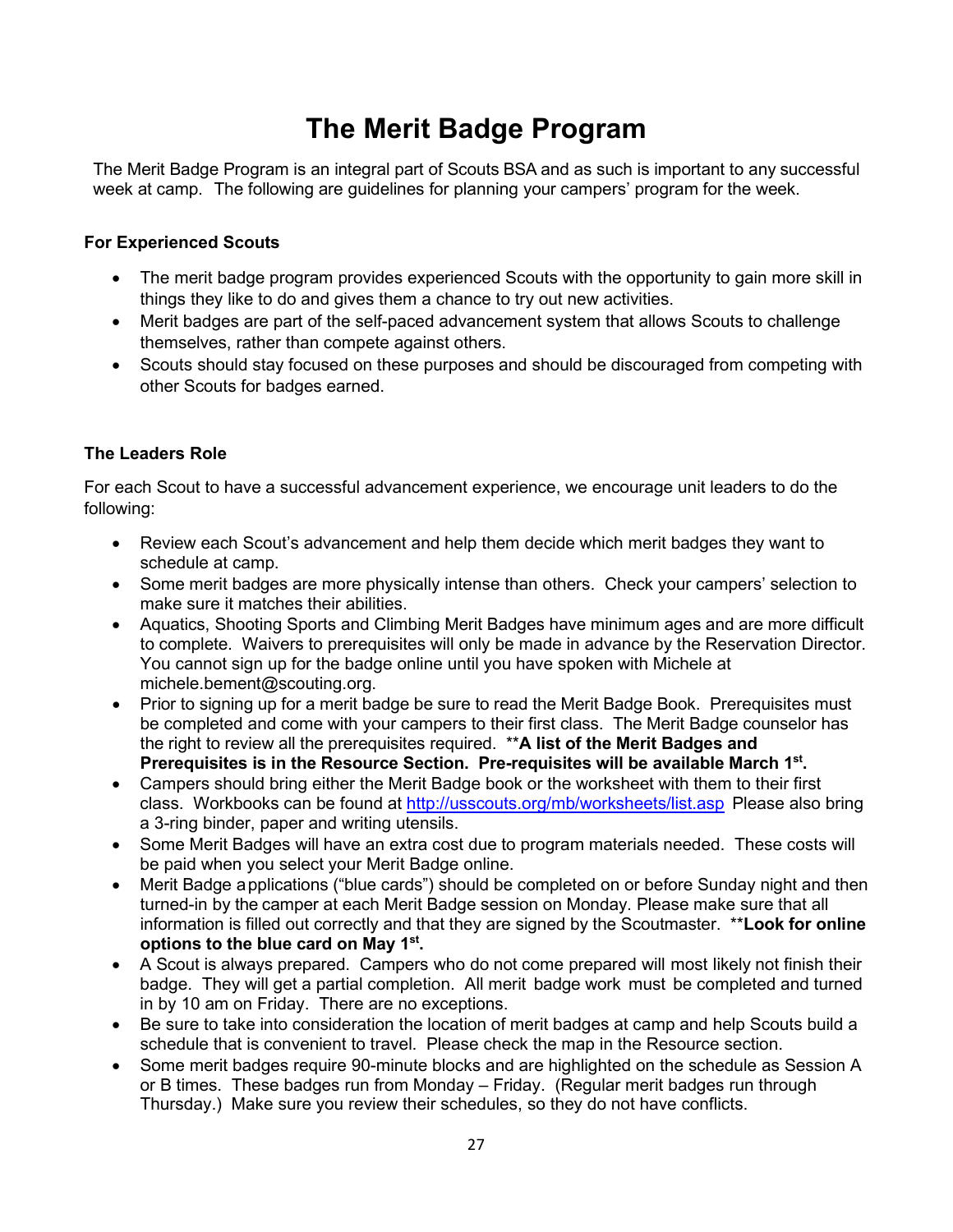#### **Regarding Partials**

• Partial Completions. If your camper receives a partial completion, it means they did not finish all of the requirements for that badge. The partial completion will list the requirements completed. Your camper can return home and complete their badge. It is recommended they do it as soon as possible. The Merit Badge Counselor has the right to review any completed work before signing the merit badge. It is the responsibility of your camper to keep you informed of their completion progress.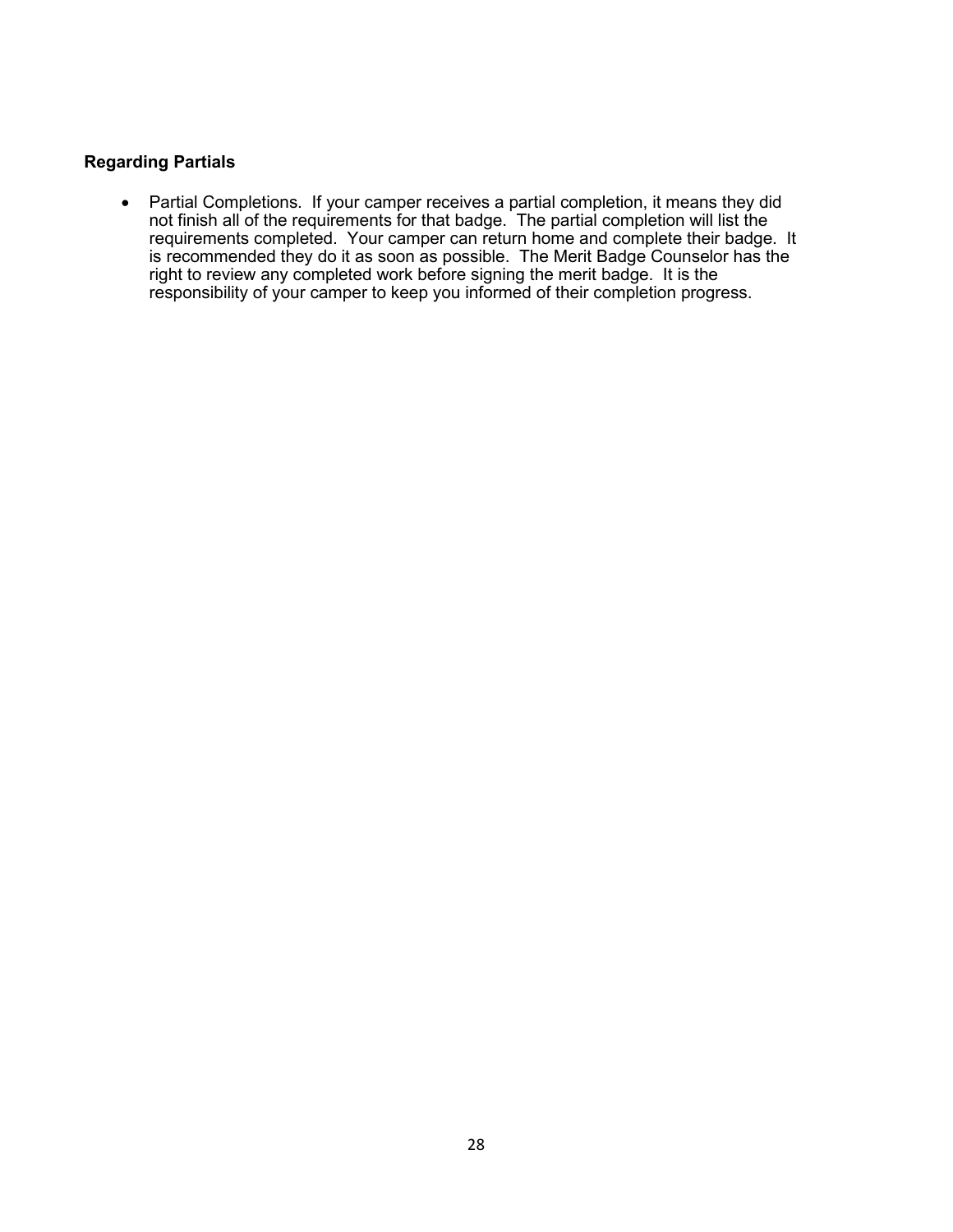### **Merit Badges to be Offered**

We offer core Merit Badges and other Merit Badges on a three-year rotational program. We believe strongly that this offers new opportunities to our Scouts every year.

We encourage leaders with special skills and backgrounds to help us to offer those specialized merit badges during your stay with us. We've been able to offer Public Speaking, Traffic Safety, Fingerprinting and Disabilities Awareness to name just a few. These badges are often taught during Open Program. Please keep this in mind when planning your time with us.

The Core Merit Badge/Special Program offerings are:

#### **Aquatics**

- BSA Lifeguard
- BSA Paddlecraft Safety (canoeing and/or Kayaking)
- BSA Water Rescue
- Canoeing
- Kayaking
- Lifesaving
- Rowing
- Small Boat Sailing
- Stand up Paddleboard (no badge)
- Swimming

#### **Shooting Sports**

- Archery
- Rifle Shooting
- Shotgun Shooting

#### **Handicraft**

- Basketry
- Leatherwork
- Sculpture
- Theatre
- Woodcarving

#### **Ecology and Conservation**

- Birdy Study
- Environmental Science
- Mammal Study
- Mining in Society
- Nature
- Plant Science
- Weather

#### **Outdoor Skills/OA Program Areas**

- Camping
- Collections
- First Aid
- Fishing
- Golf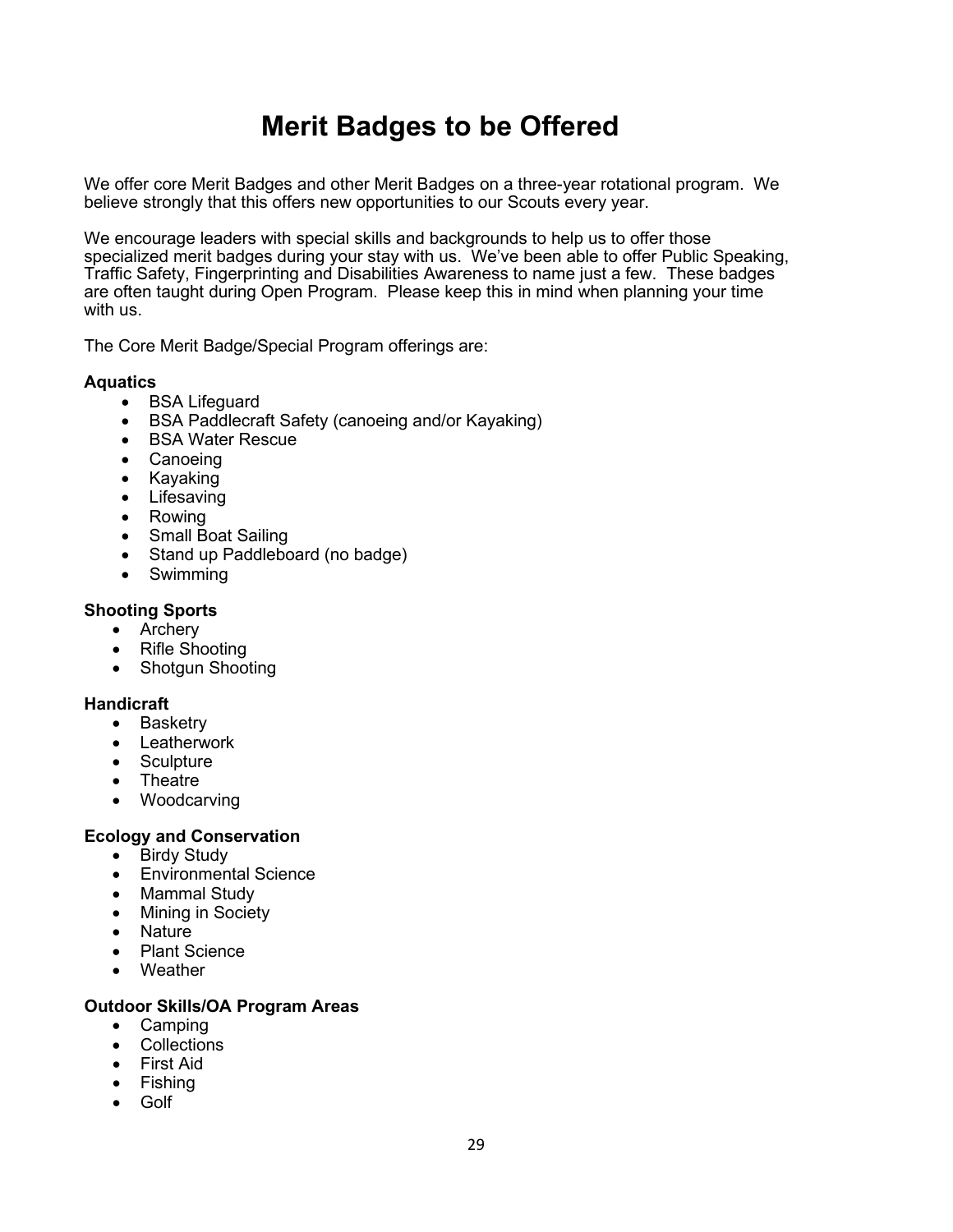- Indian Lore
- Signs, Signals and Codes
- Wilderness Survival

#### **STEM**

- Electronics
- Game Design
- Movie Making
- Nuclear Science
- Space Exploration

#### **Shop**

- Electricity
- Metal Work
- Welding

#### **Scouts BSA Admin**

- Citizenship in the World
- Communication

#### **COPE and Climbing**

- Climbing
- COPE
- Search and Rescue

Additional badges may be added as the composition of the camp staff, with their special skills and knowledge, is finalized.

See the Merit Badge Schedule in the Resource Section.

#### **On-Line Program Registration**

- Troops should plan to utilize our on-line registration program for Merit Badges, COPE course and other program sign-ups.
- After March 1<sup>st</sup> you may sign up for Merit badges as you add your campers to the list. The \$50 deposit per camper must be made before signing up for a Merit Badge.
- Leaders should be the ones signing up the merit badges for your Scouts.
- Changes can be made to your Troop's selections up to a week prior to your trip to camp.
- If Merit Badge changes need to be made at camp, we will work with you on that.

#### **Pre-Requisites for Merit Badges**

• See the Resource Section. **\*\*These will be available March 1st**.

#### **Regarding "Notes" and Pre-requisite work for Merit Badges**

• The practice of unit leaders or parents writing notes regarding a Scout's completion of merit badge requirements has become a difficult issue for the staff. In some cases, such as the camping requirement for Camping merit badge, certification from a unit leader or knowledgeable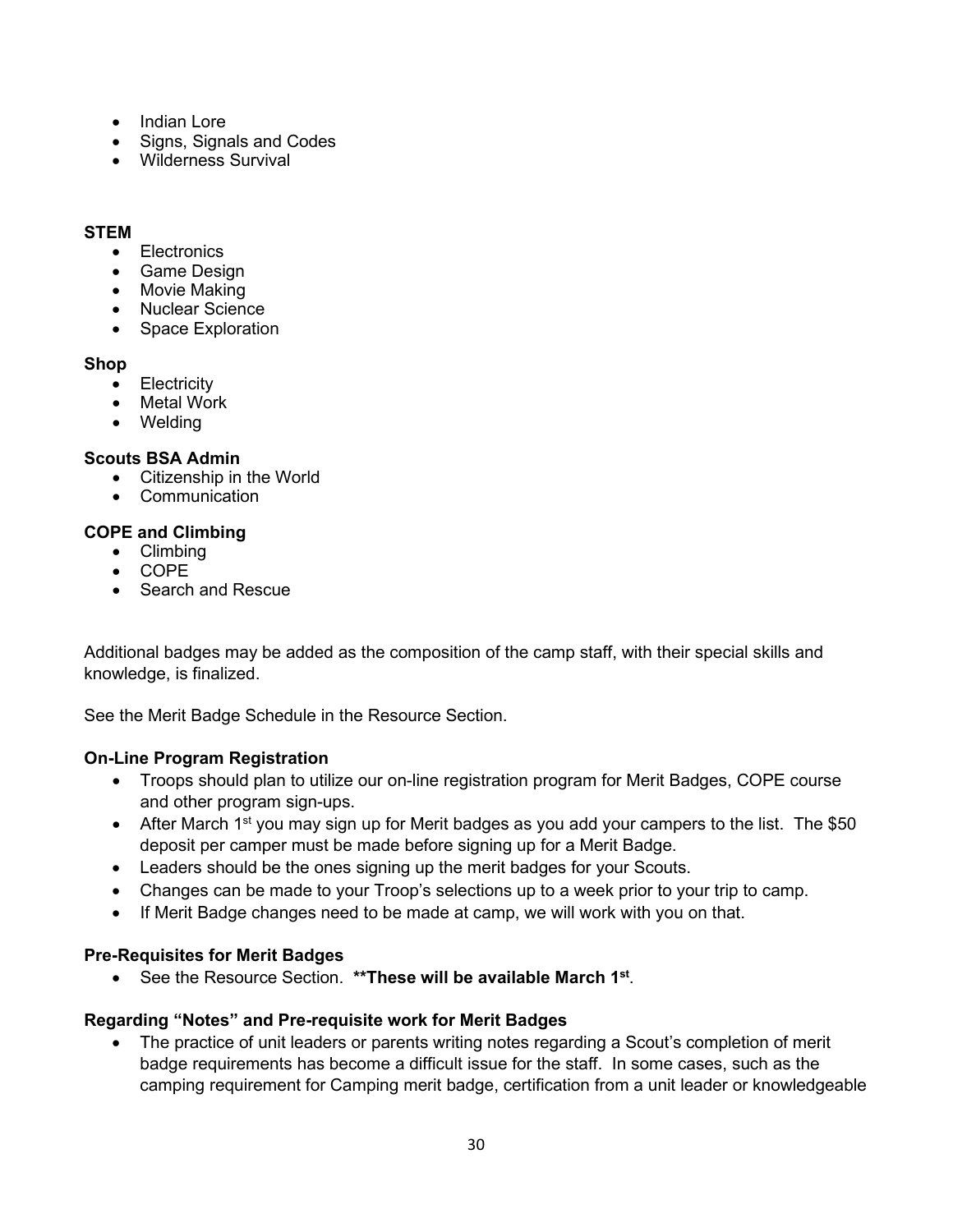adult is appropriate. In other cases, however Hawk Mountain encourages any work completed prior to camp be brought to camp and demonstrated for the counselor.

- As with partial cards, each counselor may ask Scouts to show knowledge and skills of the requirements (such as a list of camping trips, or an explanation of how they built their rocket) even if a note from a unit leader is submitted.
- The pre-requisites listed are the absolute minimum that need to be done prior to camp to complete the badge, however, there are many other requirements that can be prepared in advance in order to lessen the time needed by Scouts in the evenings or other free times to complete requirements.
- Many badges also have work that needs to be completed outside of the scheduled daily hour of instruction.
- Encourage Scouts to review the requirements to see what additional items can be completed in advance of camp. Additionally, leaders are encouraged to stop by Program Areas during the week to check on a Scout's progress.

#### **Merit Badge Applications "Blue Cards" and Online Options**

- Blue cards are available for purchase in the camp Trading Post by Troop Leaders.
- The Unit Leader must sign the Scout's card before he/she may begin the badge.
- All cards and other advancements are returned to Troop Leaders at check-out on Saturday.
- **\*\* Info will be available May 1st regarding online options for blue cards.**

#### **For use in advancement planning…**

- Unless the camp makes contact, leaders may assume there were no significant problems with your merit badge registrations. Be aware of WL wait list indications and select alternatives.
- We will make every effort to accommodate Scouts' first choice if pre-registrations are made in a timely manner. Additional sessions may possibly be scheduled if staff is available.
- Many merit badges have capacity limits.
- Campers participating in COPE may have conflicts with merit badge sessions. This should not discourage them from signing up for those programs. Staff members are available during open program to help on requirements if asked.
- Unit Leaders should counsel Scouts to create a schedule with manageable balance of advancement sessions, special programs, and time for rest and informal activity.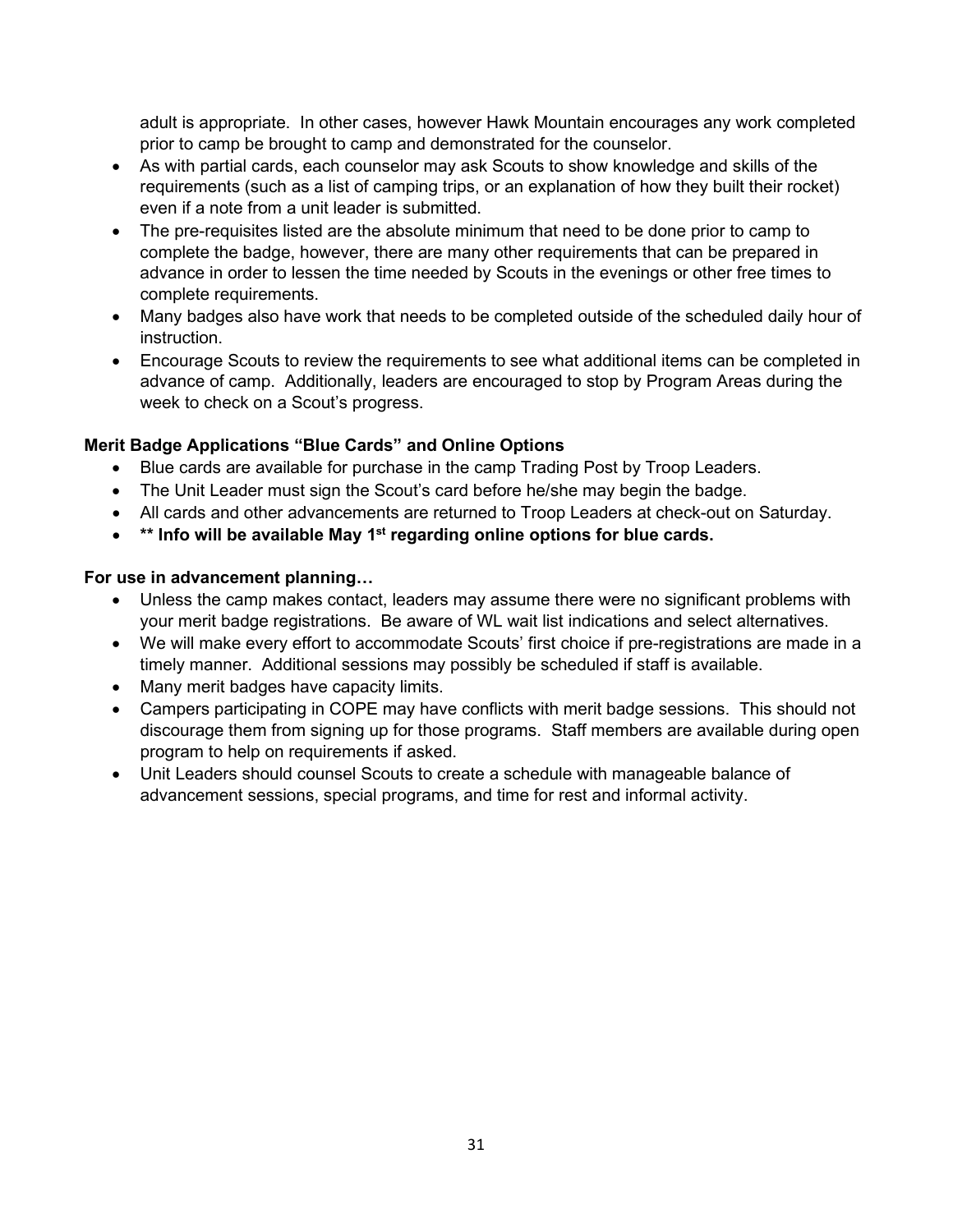### **Program for Older Scouts**

**C.O.P.E. Target ages 14 and older even adults** – C.O.P.E. (Challenging Outdoor Personal Experience) comprises initiative games, low course challenges, and high ropes elements. Some activities involve group tasks while others involve more individual challenges.

The goals of Project C.O.P.E are planning, problem solving, decision making, communication, teamwork, leadership, trust, self-esteem, and fun!

Please note: Climbing and high ropes elements are part of this program but are not mandatory. We operate on the philosophy of Challenge by Choice.

This course is limited to 18 participants. Campers take priority. Adults may be removed from the program to allow youth to participate.

This program runs Monday thru Thursday. There is an additional fee of \$25.

Long pants are required for all participants. Staff will instruct campers on which days they will need to wear long pants.

C.O.P.E. sessions take place in the afternoon from 2:00-5:00PM. Unit leaders should verify participation on Sunday during check-in.

Participants can swing on tires, walk on wires, climb and rappel a tower, and take a ride on the zip line.

#### **Maverick Programs**

For Scouts who want to try something different there will be some additional programs offered this summer. The age limit is 14 years and above. This must be your second year at HMSR or above. This program is for individual Scouts.

The programs are:

- Out of camp kayak trip one evening during Open Program
- Friday morning raft trip to Jim Thorpe.
- Backpacking on the Appalachian Trail culminating with a sleep out at HMSR at one of our backpacking sites.

There will be an additional cost for these activities TBD on March 1<sup>st</sup>.

Registration for these activities will go live on March 1<sup>st</sup>.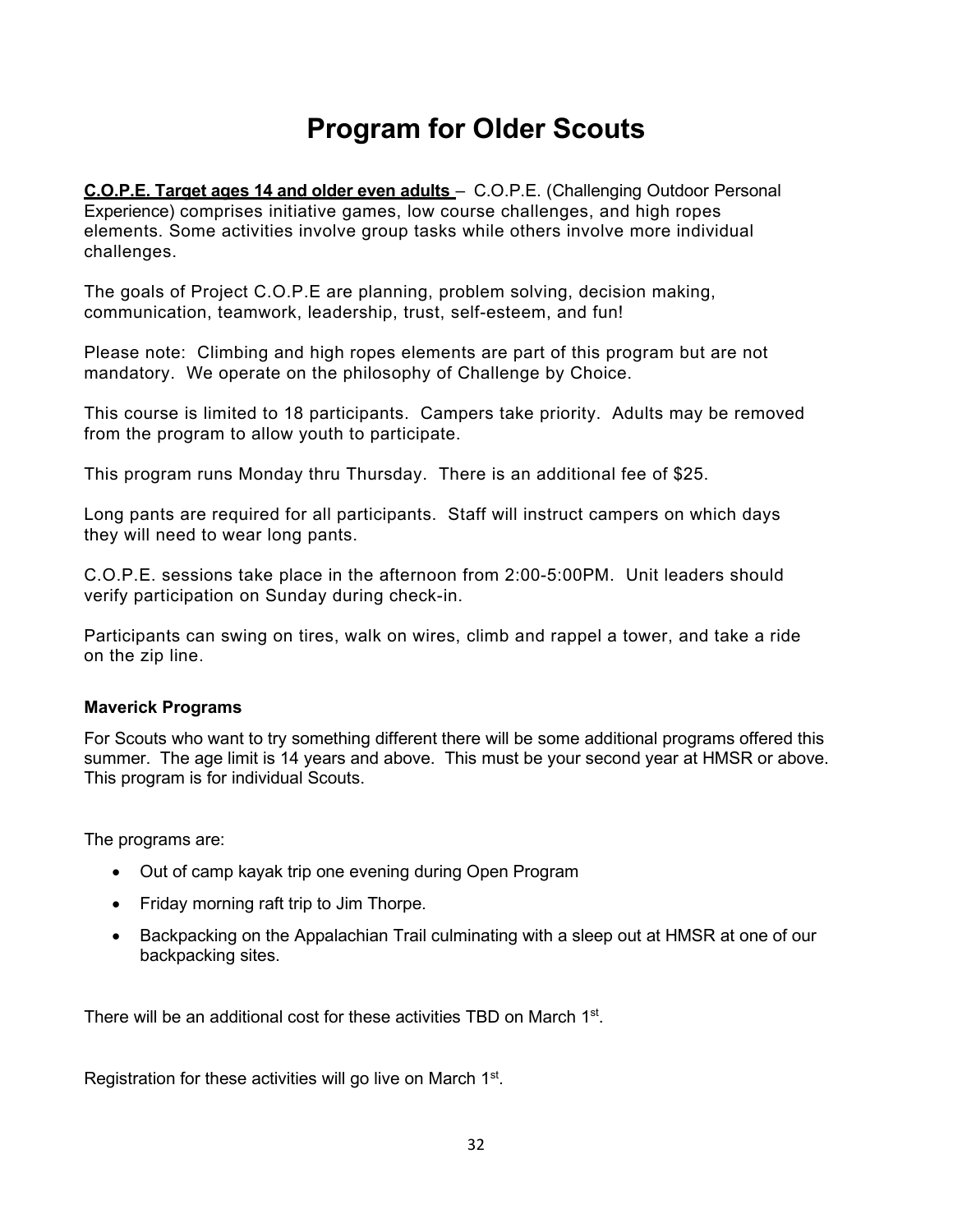#### **CIT (Counselor in Training) Program**

This is a new program focused on preparing the next generation of camp staff. Campers signing up for this program will not be "working" at camp. They will be campers taking a 3-week leadership program.

This will be a three-week immersive program designed around targeted skill development and personal growth. Scouts between the ages of 14 and 16 will work with our dedicated staff to hone the skills needed to be a great leader, both in camp and in their units.

All CIT participants will be staying in the same site together.

Week 1 – will be spent getting used to the schedule of camp and getting to know the staff and our program and each other. They will also be able to take merit badges this week as well as participate in open programs and other camp programs.

Week 2 – will be devoted to camp training. Involved with camp training is learning how to be better leaders by participating in teambuilding activities, learning about Diversity, Equity and Inclusion, age group characteristics etc… Also, during week 2 each CIT will spend time in each program area learning about that area.

Week 3 – they will spend time in the program area that interests them, helping out in that program area.

- Campers will check in on Sunday and go home each Saturday morning.
- The CIT program will have a dedicated staff members to be their "guides" during their time at camp

There will be more information to registrants and parents once they have completed the registration process.

Registration will go live March  $1<sup>st</sup>$  and will cost \$600

For more information, please contact Michele Bement at michele.bement@scouting.org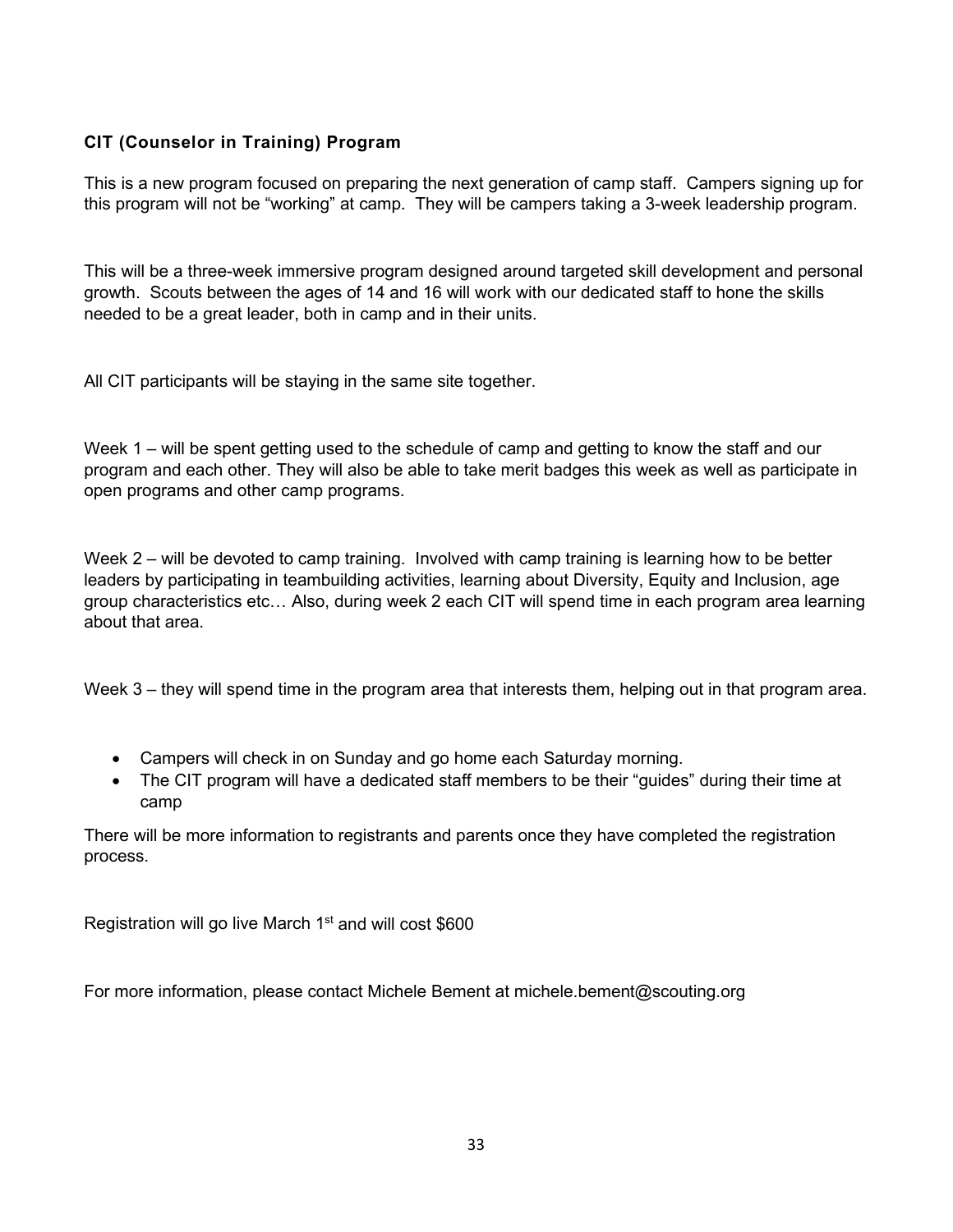### **First Year Program (Pathfinder)**

The Pathfinder Program is our first-year Scout program. It is our recommendation that all first-year Scouts participate in this program. We recognize that a good first-year experience contributes to camper retention and encourages our campers to continue along the scouting path. The Pathfinder Program is an important first step on this path. It allows our campers the opportunity to work and improve on requirements for the Scout, Tenderfoot, Second Class, and First-Class ranks. It also allows Scouts the opportunity to experience all areas of camp thus assuring they have a positive experience.

This program meets in the Pathfinder Program area. This program runs a full day and requires a commitment from the new camper AND their adults. It is expected that all units with Scouts in the Pathfinder Program will send an adult each day to assist the camp staff. This allows you to work on skills with your Pathfinders at your campsite. Participants will be given a schedule of activities for each day, so they can come prepared. Leaders will also get this schedule at check-in on Sunday.

The Pathfinder Program staff will use a form that will list what your campers completed during the Pathfinder Program. Participants will complete two Merit Badges during the week: Nature and Indian Lore. The list and Merit Badge blue cards will be available when you pick up your unit Merit Badge cards.

At the Closing Campfire those Scouts who have participated in the Pathfinder Program will be recognized by the Pathfinder Staff at the closing ceremony; this is a great place for them to wear the green neckerchief that they received on Sunday.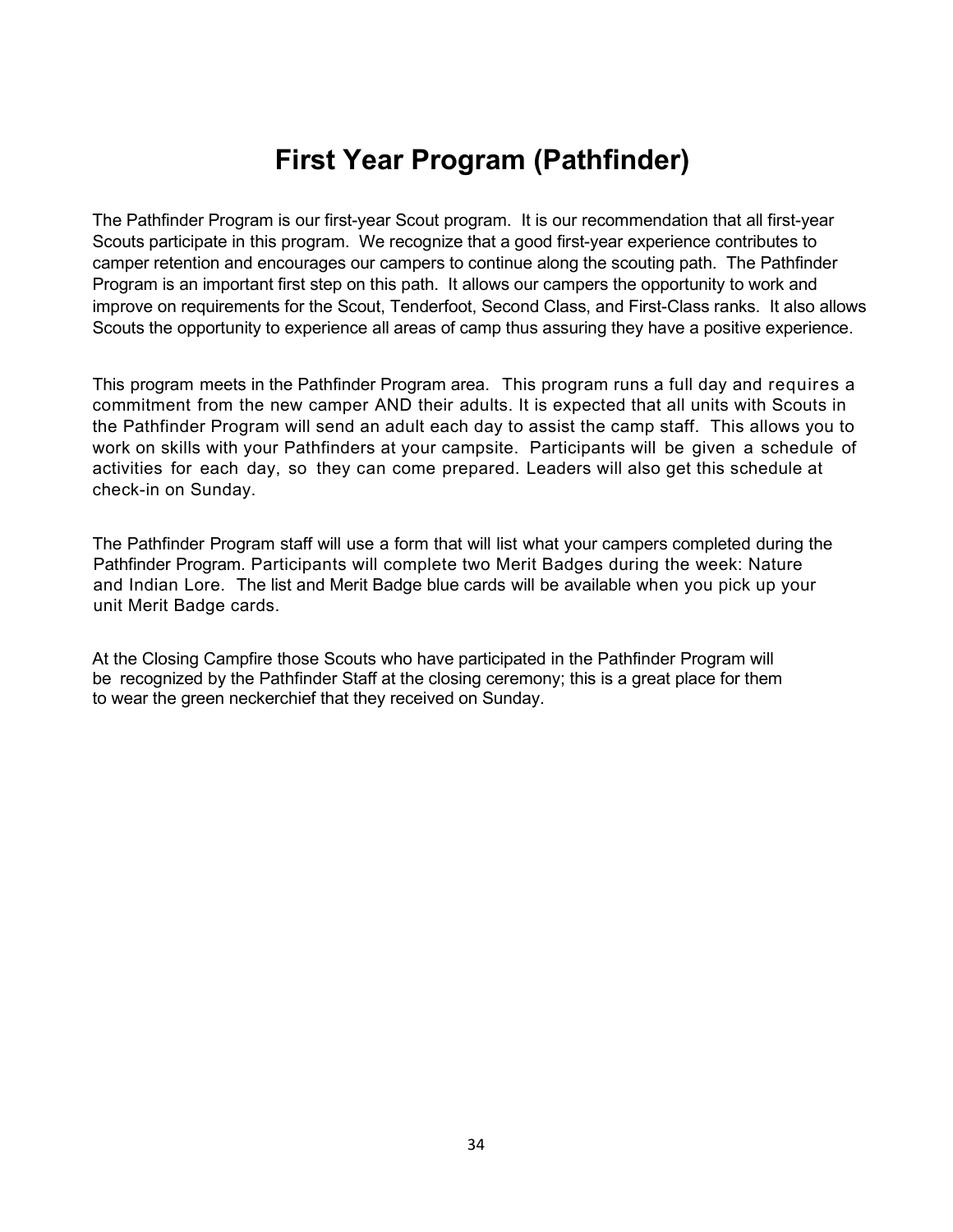### **Open Program Areas and Opportunities for Older Scouts \*\*Look for new information May 1st!**

Open Program Areas allow our campers the ability to experience something new or practice something they already know. Open program happens from 7:00pm—8:30pm Monday, Tuesday, Wednesday and Thursday, with the exceptions noted below.

- **Polar Bear Swim**
	- $\circ$  Leaders and campers wishing to participate may arrive any time between 6 am and 7:45 am. To qualify for the HMSR Polar Bear patch you must participate 4 of the 5 days.
- **Boating**
	- o This program is open on a rotational basis. **\*\*More information available May 1st**.
- **Mile Swim Practice**
	- o Monday-Thursday 1:30-3:00 PM.
	- $\circ$  This is mandatory for participation in the Mile Swim on Friday.
	- o Mile swim is held on Friday at 11:00AM location TBD.
- **Instructional Swimming**
	- o Monday-Thursday 1:30-3:00PM
	- $\circ$  At Sunday check-in please provide a roster of participants to the Aquatics Director.
- **Swimming**
	- o Monday-Thursday 2;00-3:00PM for all campers.
	- **Outdoor Skills**
		- $\circ$  Totin' Chip, Firem'n Chit and Paul Bunyan Woodsman Awards are offered during Open Program times.
		- o Coordinate with the Outdoor Skills Director.
- **Shooting Sports**
	- o We have a varied schedule during Open Program Monday-Thursday 7-8:30PM<br>○ **\*\*More information will be available on May 1<sup>st</sup> regarding our shooting spo**
	- \*\*More information will be available on May 1<sup>st</sup> regarding our shooting sports **schedules and new Cowboy Action Shooting.**
- **Climbing Tower and Zip Lines**
	- $\circ$  We have a varied schedule of use during open program time.
	- o **\*\*More information will be available on May 1st.**
- **BSA Lifeguard**
	- o Available to campers ages 15 and older.
	- o Available to Adults
	- $\circ$  Participants must have CPR and First Aid certification to complete the program.
	- o See the Leader Training Page for more information.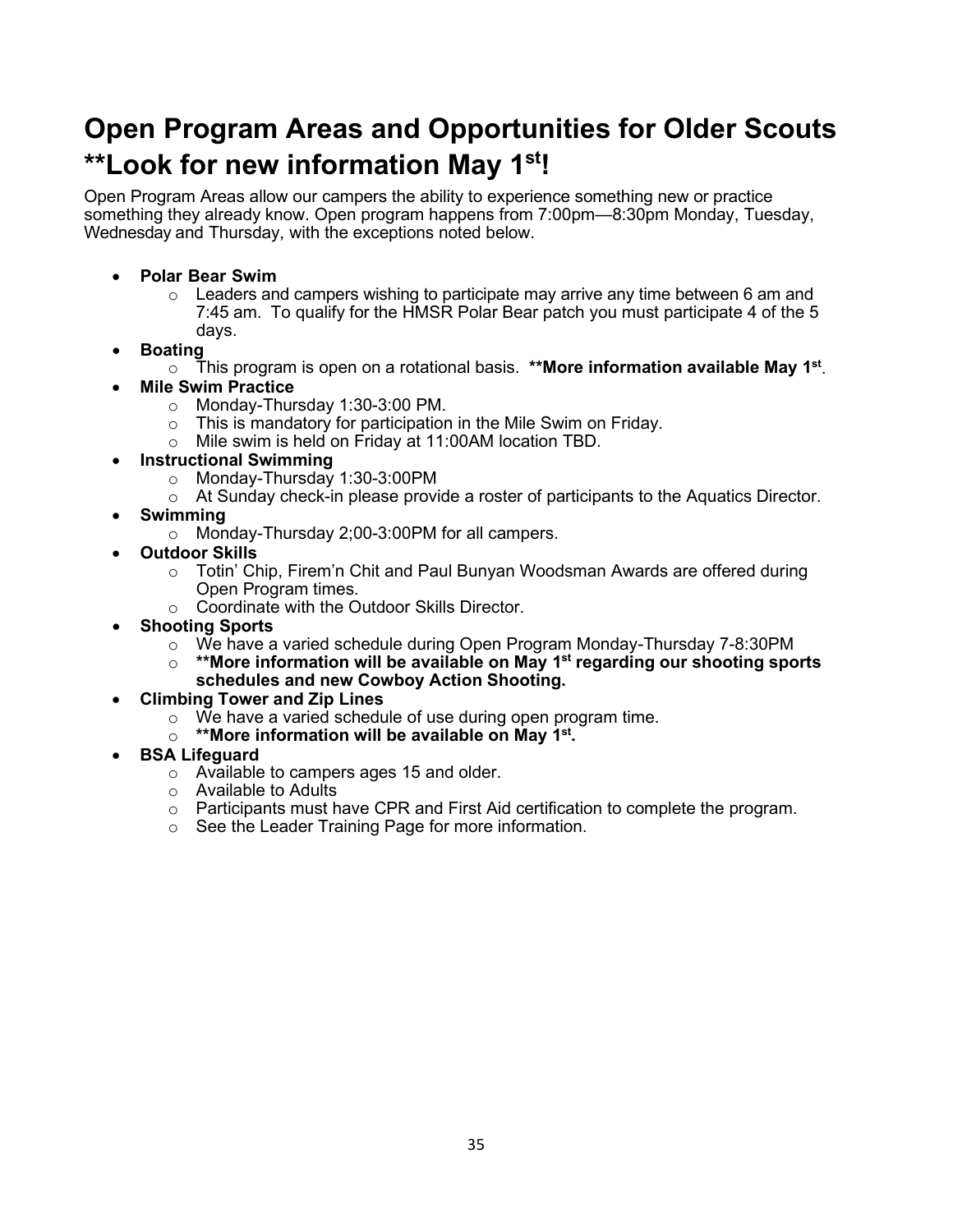### **Leader Training**

#### **\*\*More information available on May 1st.**

**BSA Lifeguard** is awarded to those campers (age 15 and older) and Leaders possessing the skills and knowledge of the Swimming, Lifesaving, Rowing, and First Aid Merit Badges, who complete the weeklong training in aquatics skills. Skills acquired during this week are lifeguarding, waterfront instruction, as well as safety and aquatic operations. A National patch is available in the Trading Post to purchase for those who complete the requirements. This course requires a weeklong commitment and is the only focus for participants.

Please do not schedule any other merit badges or COPE for this week.

**CPR and First Aid Certification is required for completion. Bring your CPR and First Aid certificates with you to camp. \*\* Online registration is required. Class size is limited to 8.**

**Climb on Safely** is offered each week at the COPE Program Area on Monday and Thursday night at 7:00pm. Please coordinate with the COPE/Climbing Director on Sunday.

**Leave No Trace Awareness Training** is offered each week at the Ecology Program Area on Tuesday evening at 7:00pm. Please coordinate with the Ecology Director on Sunday immediately following dinner.

**First Aid & CPR Certification** is offered Tuesday and Thursday evening at 7:00PM. Please note that instructor availability may require changes to the dates and times of this training. **There is a charge of \$40.00 for this certification**.

\*\*Online registration is required. **Class size is limited to 16.**

**Swimming and Water Rescue** – This training is available to campers ages 15 and older as well as adults. Participants learn about Safe Swim Defense in-depth, canoeing, kayaking, and boating rescue skills. Participants will earn the Kayaking BSA Award. This program lasts from 9:00 am to 12:00 pm daily. There is a \$35.00 charge for this training, which includes the *Aquatics Supervision* book, which is necessary for the class. \*\*Online registration is required. **Class size is limited to 8.**

**Paddle Craft Safety** – This training is available to campers ages 15 and older as well as adults. Participants learn about Safety Afloat in-depth and water rescue skills. This program lasts from 2:00 PM to 5:00 PM daily. There is a \$35.00 charge for this training, which includes the *Aquatics Supervision* book, which is necessary for the class. \*\*Online registration is required. **Class size is limited to 8.**

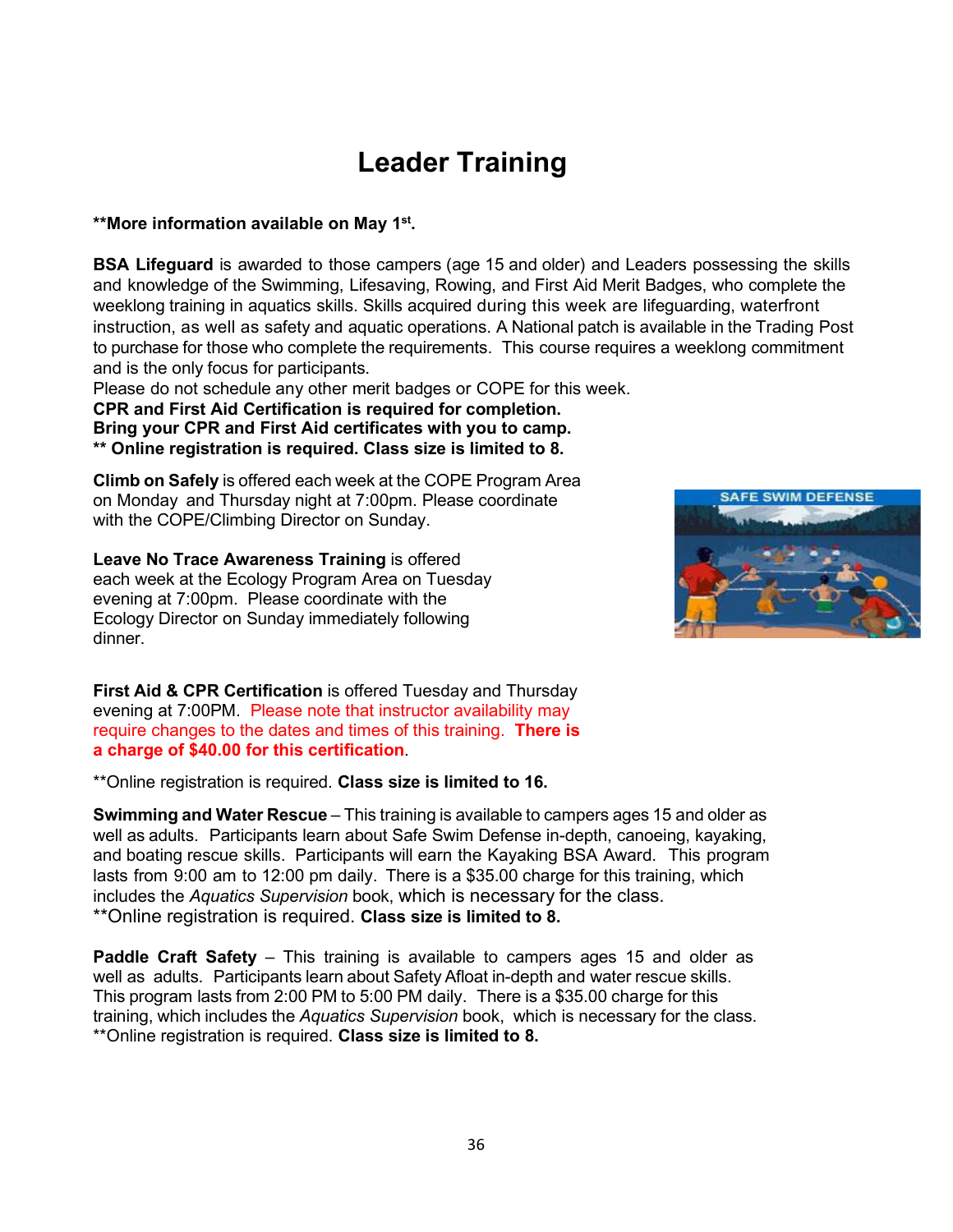### **Challenge Opportunities**

#### **Cast Iron Chef Challenge**

This is a competition to test the cooking and presentation skills of all adults in camp. Adults can use any means of cooking but must primarily use a Dutch oven(s) or cast-iron pans. (Cast Iron is the key). This year our camp theme is a Western theme, so we'd like to see your best "old west" dishes.

- Judging will be on:
	- **•** Presentation
	- **-** Creativity
	- **Taste**
	- **•** Overall enthusiasm
	- **Scout Spirit**

Contestants must cook in their campsite and bring their dishes to Outdoor Skills for judging. The contest will take place on Wednesday and judging will be at at 1:30pm in the Outdoor Skills area. Be prepared for some "guest" judges.

#### **Adult Belly Flop / SPL Cannonball Contest**

- Thursday night at 9PM
- All adults are welcome to compete for the amusement of all
- Costumes are welcome (nothing that goes around the neck please)
- Judging will be on:
	- Biggest splash
	- **Loudest smack**
	- Most stylish (remember our theme this year is "Old West")

#### **Shooting Sports Contests**

As in the past we will have awards and competitions for both individuals and teams.

#### \*\***More information available on May 1st.**

#### **Wild, Wild West Contests**

**\*\*More information available on May 1st.**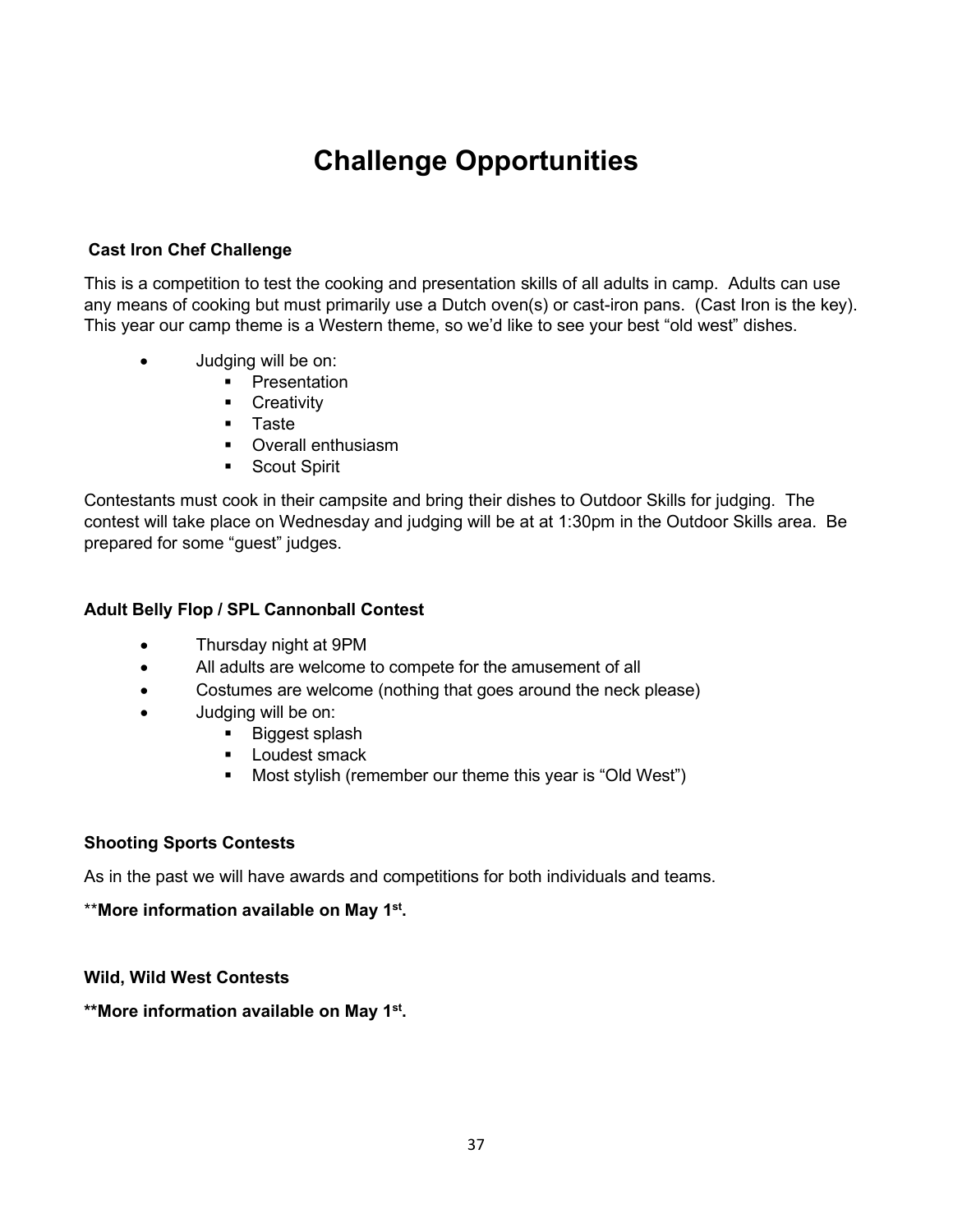### **Order of the Arrow**

#### **Kittatinny Award**

This program is a long-standing tradition at camp. It starts with a green neckerchief that can be purchased for \$6 at the Welcome Center or the Trading Post. The neckerchief is optional.

- Requirements can be completed throughout the week.
	- $\circ$  Includes Scout Spirit, Advancement, Service, Conservation, and leadership.
	- o Some requirements are as simple as attending camp.
	- $\circ$  The program is designed for both the new and experienced campers and adults.
	- o At the end of the Sunday night campfire will be a New Camper Ceremony. Your seasoned campers will be dismissed and exit the campfire circle. The ceremony team will lead the new campers from the campfire to the Order of the Arrow Village for their ceremony. Plan to have appropriate adult leadership supervising both the seasoned campers and the new campers.
		- Remember to bring your neckerchiefs, as well a piece of kindling size wood for the ceremony.
- On Friday by 12PM (in order to receive your patch) you will turn in your Kittatinny Award summary sheets to the Camp Director.
	- $\circ$  You will keep the award forms so you will know how to stamp the neckerchiefs.
	- $\circ$  If you complete the award, you will receive a Kittatinny Award Patch for your neckerchief.
		- **Patches will be in your Unit Take Home Envelope**
	- $\circ$  You will need to take time during the week to stamp your neckerchiefs as well as your camper neckerchiefs. These are available in the Leader Lounge at Scouts BSA Admin.

#### **Monday Brotherhood Testing and Ceremony**

- This is for Hawk Mountain Scout Council Units.
- Cost is \$22 and must be paid prior to or upon arrival at camp.
	- $\circ$  If you paid prior to camp bring your receipt with you to camp.
- All receipts must be turned in to the Order of the Arrow Village no later than 5:00PM Tuesday evening.
- Brotherhood testing will occur at 8:45PM at the Nature Pavilion.
- The Brotherhood Ceremony is open to any Brotherhood members and will take place at 9PM at the OA Ceremonial Circle (immediately following the testing).

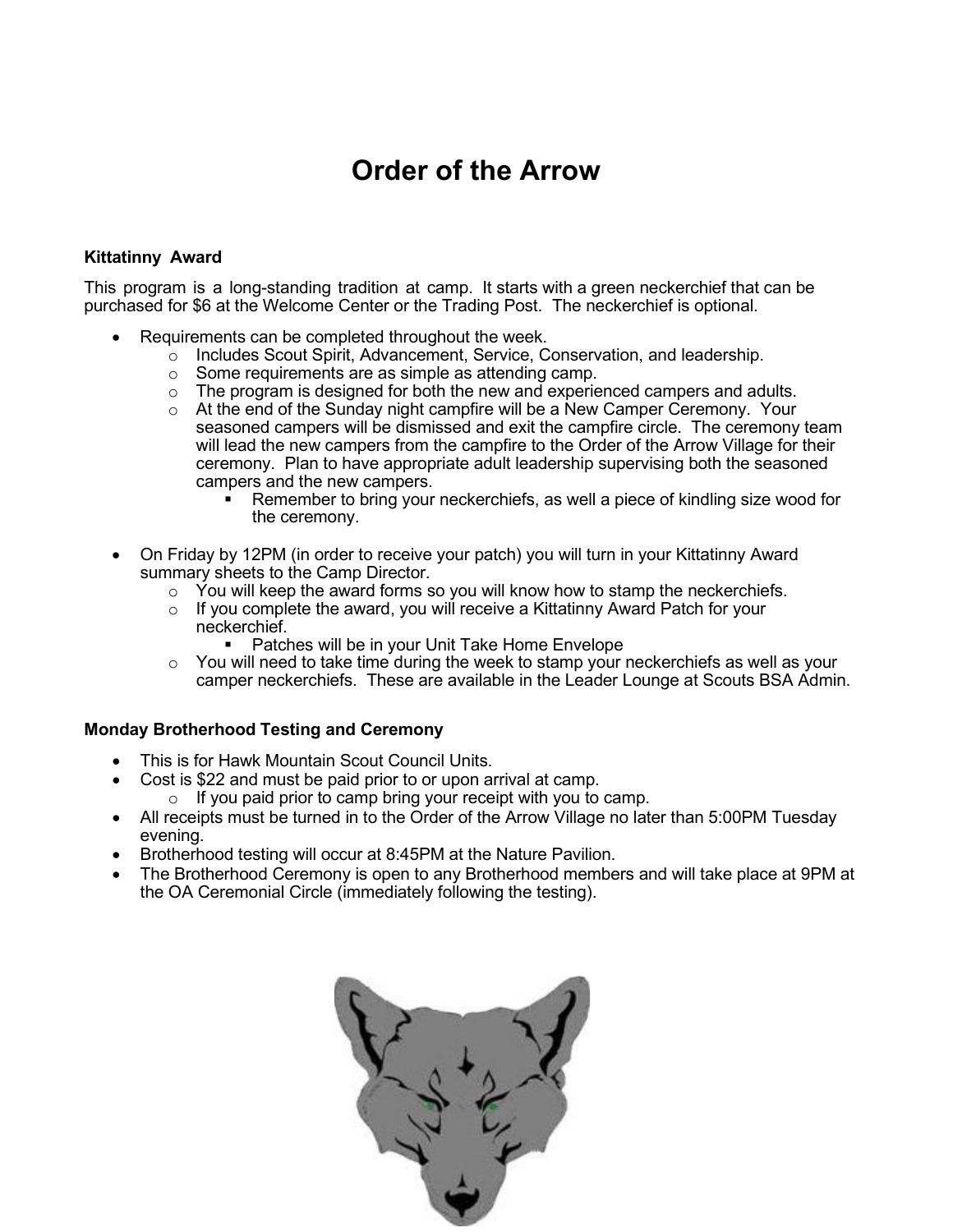#### **Tuesday Order of the Arrow Day and "call-out" for all new members**

- Lodge Activity shirts are encouraged to be worn for the day.
- Members are encouraged to show their spirit by wearing their sashes with the field uniform at dinner.
- Meet the OA Ceremonies Team at 8:45PM in front of the STEM building.
- A cracker-barrel will immediately follow the call-out.
- Every OA member is invited to attend the cracker-barrel.
- Ice cream and snacks will be available.
- Lodge related items will be for sale.

#### **Friday Campfire**

- Any member elected this year will be recognized and asked to stand during the campfire "callout".
- It doesn't matter if you took your ordeal in the spring or will be taking a fall ordeal.

#### **Order of the Arrow Participation Award**

- The award is a special ribbon, which units can attach to their unit flag.
	- o You must do the following:
		- **Participate in the Tuesday night Call-out and attended the cracker barrel**
		- Worn your sash and/or OA T-shirt on Tuesday
		- Completed a service project at camp
		- Had a troop visitation
		- **Attend open program**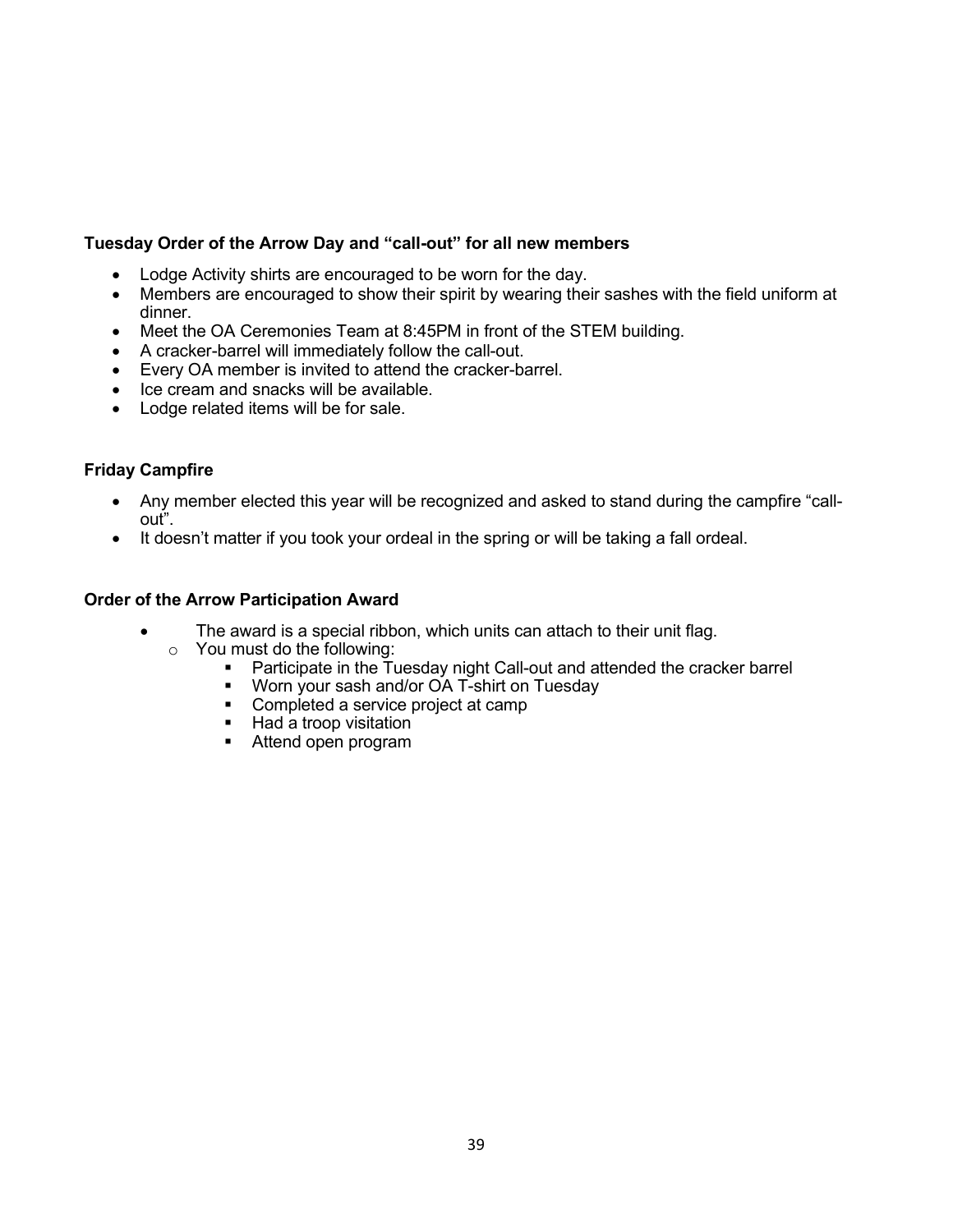# **Camp Religious Program**

A Scout is Reverent.

Our Interfaith service will be a part of our opening campfire.

The Scout's Own will take place in the Chapel on the way to the Campfire Circle

We will make a collection for the World Friendship Fund during the service.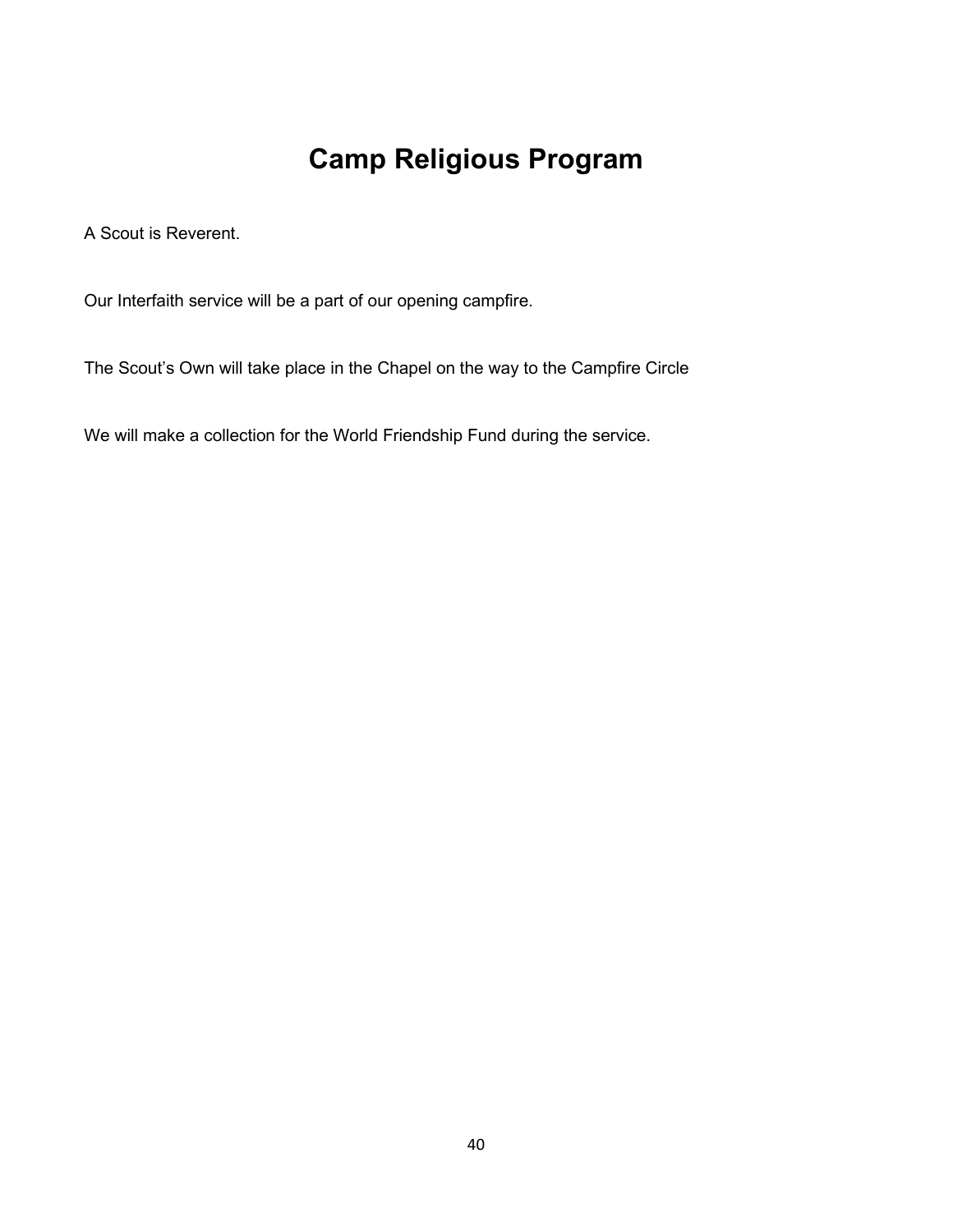### **Ceremonies**

#### **Flag Ceremony (Retreat)**

- Starts at 5:45PM
- Ceremony for Sunday and Friday will be conducted by camp staff.
- Ceremonies for Monday-Thursday will be Unit lead.
	- $\circ$  Sign up will be at the Sunday evening SPL Meeting
	- o Please arrive 5 minutes early so the ceremony starts on time.
- Class A field uniforms are required.
- If you are bringing a musical instrument, let the Program Director on Sunday.
	- $\circ$  A schedule will be made with any participants.

#### **Opening Campfire**

- Sunday evening at 8PM
- Assembly will be at 7:45PM on the road behind the Dining Hall.
- All units will move as a single unit to the Chapel and then to the Campfire Circle.
- The campfire will be conducted by the camp staff
	- $\circ$  The purpose is to introduce the staff to our weekly participants as well as to entertain.
- All New Campers and Adults will have a ceremony following the campfire at the OA village. Please refer to the OA Section of the Leaders Guide.

#### **Closing Campfire**

- Friday evening at 8PM
- All units will assemble along the road by the STEM Building at 7:45PM
- Units will move as a single group to the campfire area.
- This campfire will be conducted by the Program Director.
	- $\circ$  Units that want to lead a song or perform a skit must have them approved prior to 3PM on Wednesday by the Program Director whose office is at the Scouts BSA Administration Building.